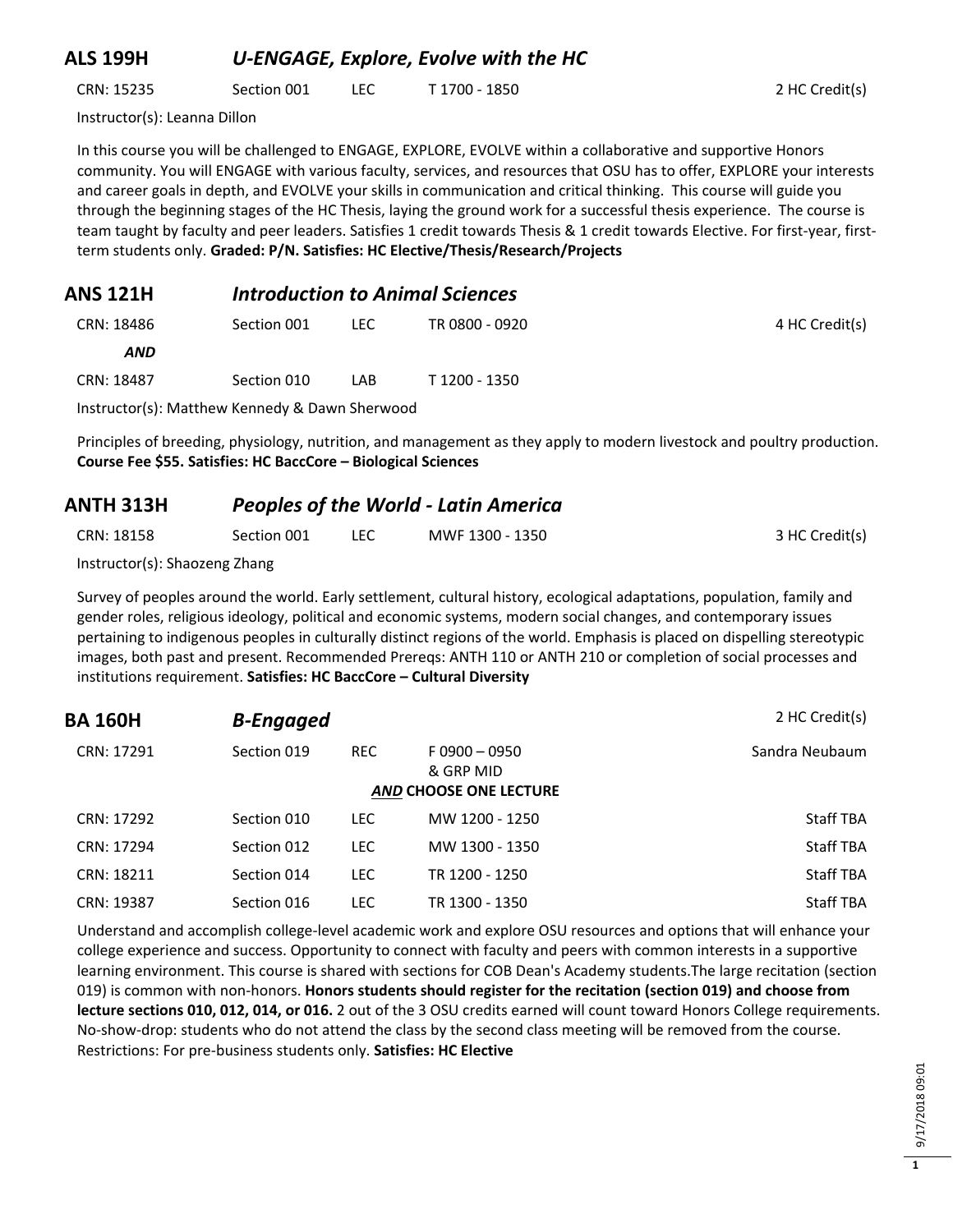### **BA 211H** *Financial Accounting*

CRN: 17981 Section 001 LEC TR 1200 - 1350 4 HC Credit(s)

Instructor(s): Staff TBA

Accounting information from the perspective of external users, principally investors and creditors. Emphasis on the preparation and interpretation of financial statements, income recognition and determination, and asset valuation. This course is shared with a section for COB Dean's Academy students. **Honors students should register for section 001**. Noshow-drop: students who do not attend the class by the second class meeting will be removed from the course. Prereqs: (MTH 111 OR MTH 241 OR MTH 251/251H) OR Placement Test MPT(24) OR Placement Test MPAL(060). Restrictions: Business majors/minors only. Minimum of sophomore standing required. **Satisfies: HC Elective**

### **BA 281H** *Professional Development*

| CRN: 19389 | Section 001 | MW 1600 - 1720 | 3 HC Credit(s) |
|------------|-------------|----------------|----------------|
|            |             |                |                |

Instructor(s): Angelika Buchanan

Designed to give students an early start on the process of career planning and development. The process involves thoughtful self-assessment, career exploration, planning and follow-through with preliminary employment strategies.This course is shared with a section for COB Dean's Academy students. **Honors students should register for section 001**. Noshow-drop: students who do not attend the class by the second class meeting will be removed from the course. Prereqs: (BA 101 and BA 280) or BA 162. Coreq: Must be taken concurrently with BA 282. Restrictions: For pre-business students only. Minimum of sophomore standing required. **Satisfies: HC Elective**

#### **BA 347H** *International Business*

| CRN: 19391 | Section 001 | TR 1200 - 1350 | 4 HC Credit(s) |
|------------|-------------|----------------|----------------|
|            |             |                |                |

Instructor(s): Staff TBA

Integrated view of international business including current patterns of international business, socioeconomic and geopolitical systems within countries as they affect the conduct of business, major theories explaining international business transactions, financial forms and institutions that facilitate international transactions, and the interface between nation states and the firms conducting foreign business activities. This course is shared with a section for COB Dean's Academy students. **Honors students should register for section 001**. No-show-drop: students who do not attend the class by the second class meeting will be removed from the course. Prereqs: ECON 202/202H. Restrictions: Business majors/minors only. Minimum of junior standing required. **Satisfies: HC Elective**

## **BA 375H** *Applied Quantitative Methods*

CRN: 19393 Section 001 LEC MW 1200 - 1350 4 HC Credit(s)

Instructor(s): Andy Olstad

Introduces students to the basics of data science and data analytics for handling of large-scale databases. It provides an overview of the main data-analytic techniques and topics including data visualization, linear and nonlinear regression analysis, time series analysis and forecasting, classification, and clustering methods. This course is shared with a section for COB Dean's Academy students. **Honors students should register for section 001.** No-show-drop: students who do not attend the class by the second class meeting will be removed from the course. Prereqs: BA 275. Restrictions: Business majors/minors only. Minimum of junior standing required. **Satisfies: HC Elective**

**2**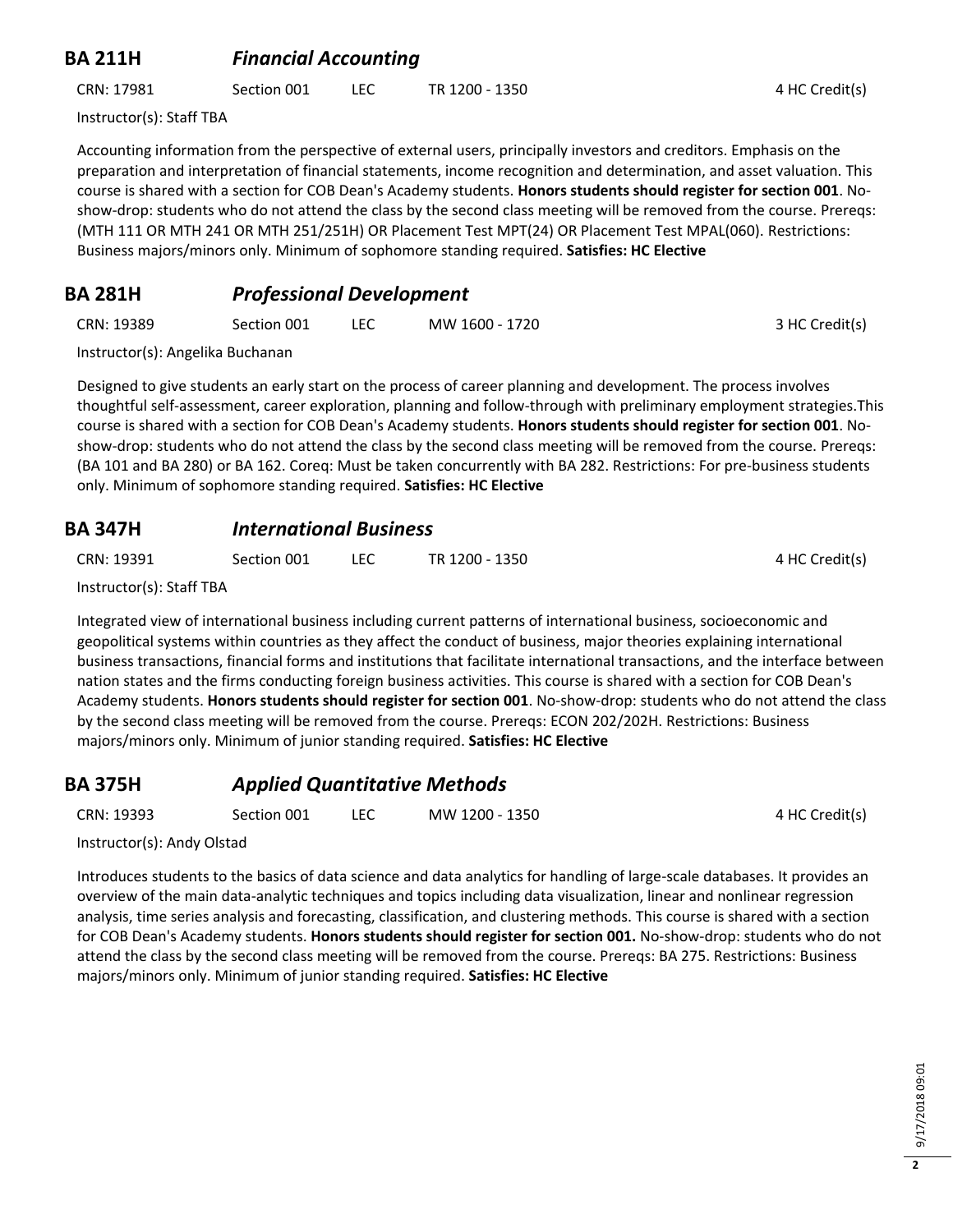| <b>BB 314H</b> | <b>Cell and Molecular Biology</b> |      |                |                |
|----------------|-----------------------------------|------|----------------|----------------|
| CRN: 19395     | Section 001                       | LEC. | TR 1400 - 1520 |                |
| <b>AND</b>     |                                   |      |                |                |
| CRN: 19396     | Section 010                       | REC. | R 1000 - 1050  | 1 HC Credit(s) |

Instructor(s): Indira Rajagopal

Fundamental concepts of prokaryotic and eukaryotic cell biology. Emphasizes cell structure and function at the molecular level. The Honors recitation will focus on recent research. Students will read and discuss recent articles and write research papers on topics of special interest. Recent discoveries in Cell and Molecular biology will be emphasized. Lecture common with non-Honors. Recitation is reserved for HC students. 1 out of the 4 OSU credits earned counts toward Honors College requirements. Students may earn an additional credit by registering for BB 405H Reading and Conference. PREREQS: (BI 211/211H) AND (BI 212/212H) AND (BI 213/213H) AND (CH 331 OR CH 334). CH 331 or CH 334 may be taken simultaneously to this course. **Satisfies: HC Elective**

#### **BB 405H** *Reading and Conference for BB 314H*

| CRN: 17579 | Section 001 | RES |  | 1 HC Credit(s) |
|------------|-------------|-----|--|----------------|
|------------|-------------|-----|--|----------------|

Instructor(s): Indira Rajagopal

This is an optional, Reading and Conference credit only available to students enrolled in BB 314H. Corequisite: BB 314H. **Satisfies: HC Elective.**

#### **BB 407H** *Scientists in the Public Eye*

| CRN: 19588 | Section 001 | <b>SEM</b> | MW 1400 - 1450 | 2 HC Credit(s) |
|------------|-------------|------------|----------------|----------------|
|            |             |            |                |                |

Instructor(s): Kevin Ahern

This is a course for students who wish to learn about and improve communication skills for use during professional school interviews. These include medical school, pharmacy school, dentistry school, optometry school, nursing school, and law school. Students will also learn to prepare a personal statement relevant to their chosen discipline. **Satisfies: HC Colloquia**

| 4 HC Credit(s) |                              | <b>Principles of Biology</b> | <b>BI 211H</b> |            |
|----------------|------------------------------|------------------------------|----------------|------------|
| Nathan Kirk    | MWF 1300 - 1350<br>& GRP MID | LEC.                         | Section 001    | CRN: 15153 |
|                | AND CHOOSE ONE LAB SECTION   |                              |                |            |
| Nathan Kirk    | W 1400 - 1650                | LAB.                         | Section 010    | CRN: 12758 |
| Adam Chouinard | R 800 - 1050                 | LAB.                         | Section 011    | CRN: 13544 |
| Adam Chouinard | F 1400 - 1650                | LAB                          | Section 012    | CRN:       |

Origins of life, energy transformations, plant and animal diversity. PREREQS: General Chemistry (may be taken concurrently). RESTRICTIONS: This course is for life science majors and pre-professional students. **Course Fee \$29. Satisfies: HC BaccCore – Biological Sciences**

## **BI 445H** *Evolution*

| CRN: 20423 | Section 001 | TR 1400 - 1520 | 3 HC Credit(s) |
|------------|-------------|----------------|----------------|
|            |             |                |                |

Instructor(s): Molly Burke

Formal analysis of genetic and ecological mechanisms producing evolutionary change; special topics include speciation, ecological constraints, adaptive radiations, paleontology, biogeography, the origin of life, molecular evolution, and human evolution. Prereqs: BI 311/311H. **Satisfies: HC Elective**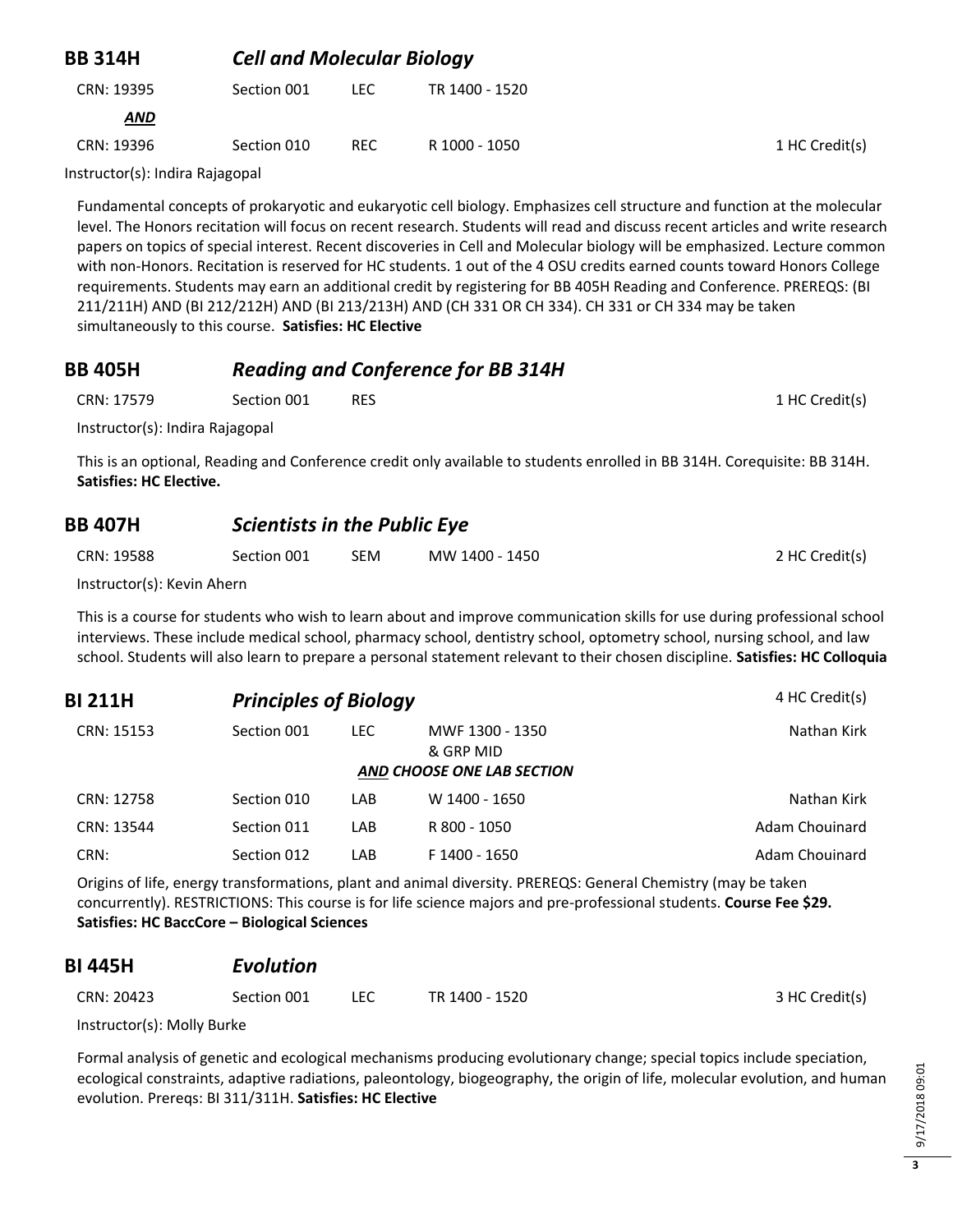| <b>CBEE 101H</b> |             | <b>CHE, BIOE and ENVE Orientation</b> |               |                |
|------------------|-------------|---------------------------------------|---------------|----------------|
| CRN: 14022       | Section 001 | LEC.                                  | M 1800 - 1850 | 2 HC Credit(s) |
| <b>AND</b>       |             |                                       |               |                |
| CRN: 14023       | Section 010 | REC.                                  | F 1500 - 1650 |                |
| <b>AND</b>       |             |                                       |               |                |
| CRN: 14024       | Section 012 | LAB                                   | W 1500 - 1650 |                |

Instructor(s): Staff TBA

Introduction to the Chemical, Biological, and Environmental Engineering profession for first year and transfer students. The primary purpose is to introduce students to the fields of chemical, biological, and environmental engineering and career opportunities within those fields, as well as to develop basic skills for a career in engineering. Lecture is common with non-honors, recitation and lab are reserved for HC students. 2 of the 3 OSU credits earned count toward Honors College requirements. **Satisfies: HC Elective**

| <b>CBEE 211H</b> |             | <b>Material Balances and Stoichiometry</b> |                |                |
|------------------|-------------|--------------------------------------------|----------------|----------------|
| CRN: 15713       | Section 001 | LEC.                                       | MF 1200 - 1250 |                |
| AND              |             |                                            |                |                |
| CRN: 15714       | Section 010 | <b>REC</b>                                 | W 1200 - 1250  |                |
| <b>AND</b>       |             |                                            |                |                |
| CRN: 15715       | Section 011 | <b>STD</b>                                 | W 1400 - 1450  | 1 HC Credit(s) |
|                  |             |                                            |                |                |

Instructor(s): Staff TBA

Material balances, thermophysical, and thermochemical calculations. Lecture and recitation common with non-honors. Studio is reserved for honors students only. Students must enroll in CBEE 211H lecture, recitation, and studio. 1 of the 3 OSU credits earned counts toward Honors College requirements. PREREQS: MTH 252/252H and general chemistry and second-year standing in engineering. **Satisfies: HC Elective**

| <b>CH 231H</b> |             | <b>Honors General Chemistry</b> |                                                |                |
|----------------|-------------|---------------------------------|------------------------------------------------|----------------|
| CRN: 16454     | Section 001 | LEC.                            | MWF 1200 - 1250                                | Staff TBA      |
|                |             |                                 | AND CHOOSE ONE REC SECTION                     |                |
| CRN: 16456     | Section 010 | <b>REC</b>                      | T 1100 - 1150                                  | Staff TBA      |
| CRN: 16457     | Section 011 | <b>REC</b>                      | R 1400 - 1450                                  | Staff TBA      |
|                |             |                                 | AND CHOOSE ONE CH 261H LAB SECTION             |                |
| <b>CH 261H</b> |             |                                 | <b>Laboratory for Honors General Chemistry</b> | 1 HC Credit(s) |
| CRN: 14675     | Section 010 | LAB                             | T 1200 - 1450                                  | Staff TBA      |

This first course in a General Chemistry sequence is for Honors College students with one year of high school chemistry. This sequence examines the characteristics of molecular and atomic behavior and the way in which these influence chemical properties and reactions. \$30 fee for the laboratory section. CH 231H must be taken simultaneously with CH 261H OR CH 271. Must be taken concurrently with CH 231H. Prereqs: MTH 111 OR MTH 112 OR MTH 251/251H OR MTH 252/252H OR MTH 254/254H. COREQ: CH 261H OR CH 271. **Course Fee \$30. Satisfies: HC BaccCore – Physical Sciences**

CRN: 14676 Section 011 LAB R 1500 - 1750 Staff TBA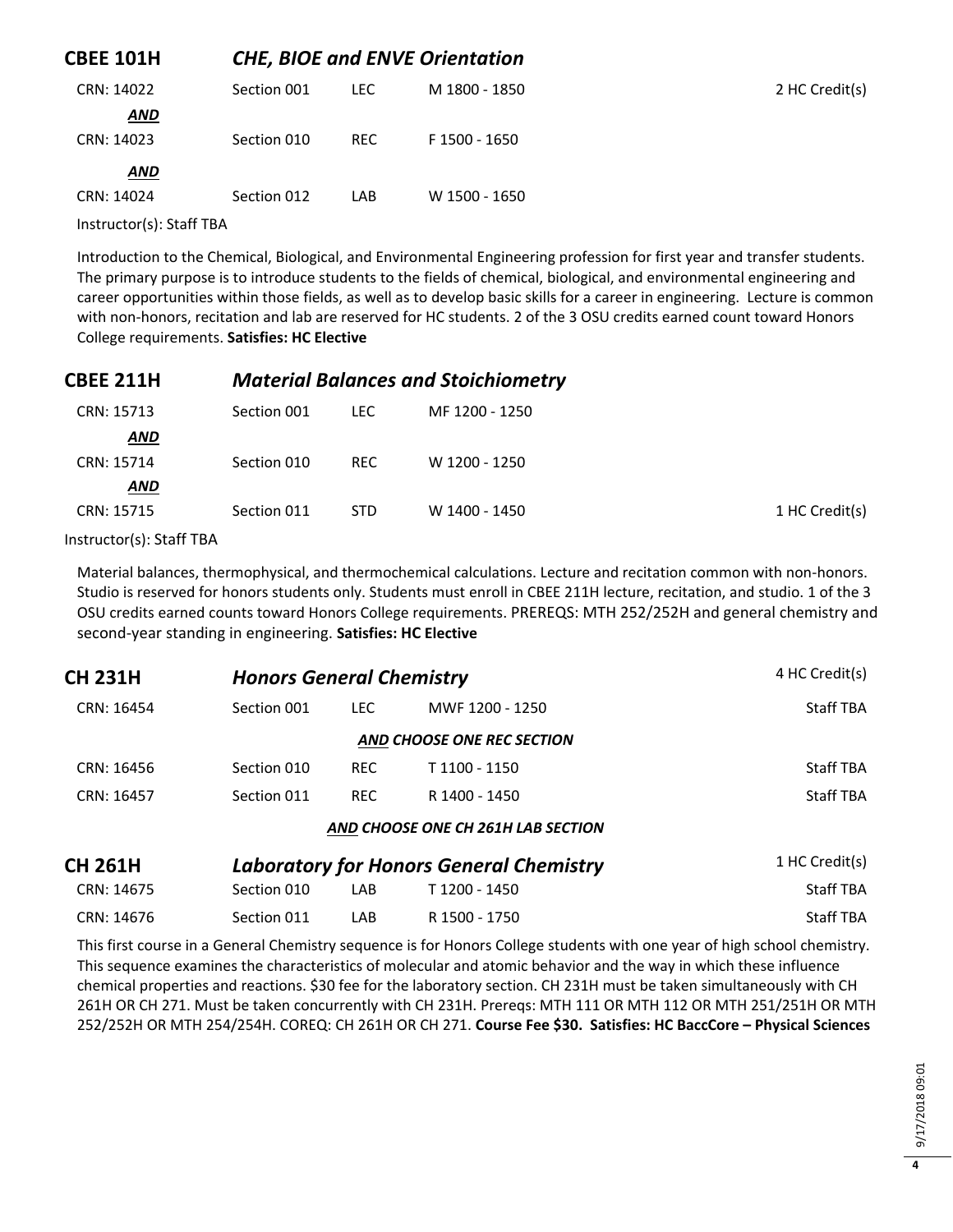| <b>CH 361H</b>           | <b>Experimental Chemistry I</b> |            |                           | 3 HC Credit(s)   |
|--------------------------|---------------------------------|------------|---------------------------|------------------|
| CRN: 12273<br><b>AND</b> | Section 001                     | <b>LEC</b> | T 1200 - 1250             | <b>Staff TBA</b> |
| CRN: 12274               | Section 011                     | LAB        | T1300-1550 & R1200-1550   | <b>Staff TBA</b> |
|                          |                                 |            | OR                        |                  |
| CRN: 12275<br><b>AND</b> | Section 002                     | LEC.       | W 1200 - 1250             | <b>Staff TBA</b> |
| CRN: 12276               | Section 021                     | LAB        | W 1300-1550 & F 1200-1550 | <b>Staff TBA</b> |

First term of the integrated laboratory program for chemistry majors and biochemistry/biophysics majors, combining first hand techniques in organic, physical, and analytical chemistry. This is an advanced chemistry laboratory emphasizing organic chemistry techniques, use of instrumentation and computers, along with technical report writing. Students develop critical thinking skills and learn essential technical standards of: acidification, filtration, weighing, titration, recrystallization, melting point determination, organic synthesis of water sensitive compounds, product isolation, fractional distillation, gas chromatography, and scientific data analysis using spreadsheets. Each student will keep a legal scientific laboratory notebook and receive training in proper use of chemicals, chemical fume hoods, Personal Protective Equipment (PPE), and how to determine chemical hazards using Material Safety Data Sheets (MSDS). **Contact the Chemistry department for registration.** Prereqs: (CH 221, CH 222, AND CH 223) OR (CH 224H, CH 225H, AND CH 226H) OR (CH 231/231H, CH 232/232H, CH 233/233H AND (CH 261/261H OR CH 271), (CH 262/262H OR 272), AND (CH 263/263H OR 273)) AND (MTH 251/251H AND (PH 201 OR PH 211) AND CH 334). MTH 251/251H, PH 201, PH 211, and CH 334 can be taken concurrently. RESTRICTIONS: Only Chemistry, Biochemistry and Biophysics majors/minors/options may enroll. **Course Fee \$44 (non-refundable). Satisfies: HC Elective**

#### **CH 461H** *Experimental Chemistry II*

| CRN: 12551               | Section 001 | LEC. | T 1200 - 1250             | 3 HC Credit(s) |
|--------------------------|-------------|------|---------------------------|----------------|
| <b>AND</b>               |             |      |                           |                |
| CRN: 12578               | Section 010 | LAB. | T 1300-1550 & R 1200-1550 |                |
| Instructor(s): Staff TBA |             |      |                           |                |

Integrated laboratory for junior level chemistry majors and related disciplines concentrating on modern techniques in analytical chemistry. Students learn the basics of scientific instrumentation by building their own absorption and fluorescence spectrometers from electronic and optical modules. Firsthand experience is also gained using a variety of commercial instrumentation, such as diode array UV-Vis, scanning fluorimeter, HPLC, AA and ICPAES. Real samples are analyzed throughout the term, and a special project of the student's design is a final highlight. See the course web page for examples of past projects. **Contact the Chemistry department for registration**. PREREQS: CH 362/362H AND CH 421 AND CH 440. CH 421 and CH 440 can be taken simultaneously to this course. RESTRICTIONS: For chemistry majors/minors only. **Course Fee \$44 (non-refundable). Satisfies: HC Elective**

| <b>CH 464H</b> | <b>Experimental Chemistry II</b> |      |                           |                |
|----------------|----------------------------------|------|---------------------------|----------------|
| CRN: 12277     | Section 001                      | LEC. | M 1300 - 1350             | 3 HC Credit(s) |
| <b>AND</b>     |                                  |      |                           |                |
| CRN: 12552     | Section 011                      | LAB  | M 1400-1650 & W 1300-1650 |                |

Instructor(s): Staff TBA

Senior level integrated laboratory for chemistry majors and related disciplines such as biochemistry, physics, and engineering. Covers experimental techniques of analytical, organic, inorganic, and physical chemistry, with the emphasis on the latter two. **Contact the Chemistry department for registration**. PREREQS: CH 362/362H AND CH 442 (or approval of instructor). RESTRICTIONS: For chemistry majors/minors only. CH 461 or CH 324 are recommended. **Course Fee \$44 (non-refundable). Satisfies: HC Elective**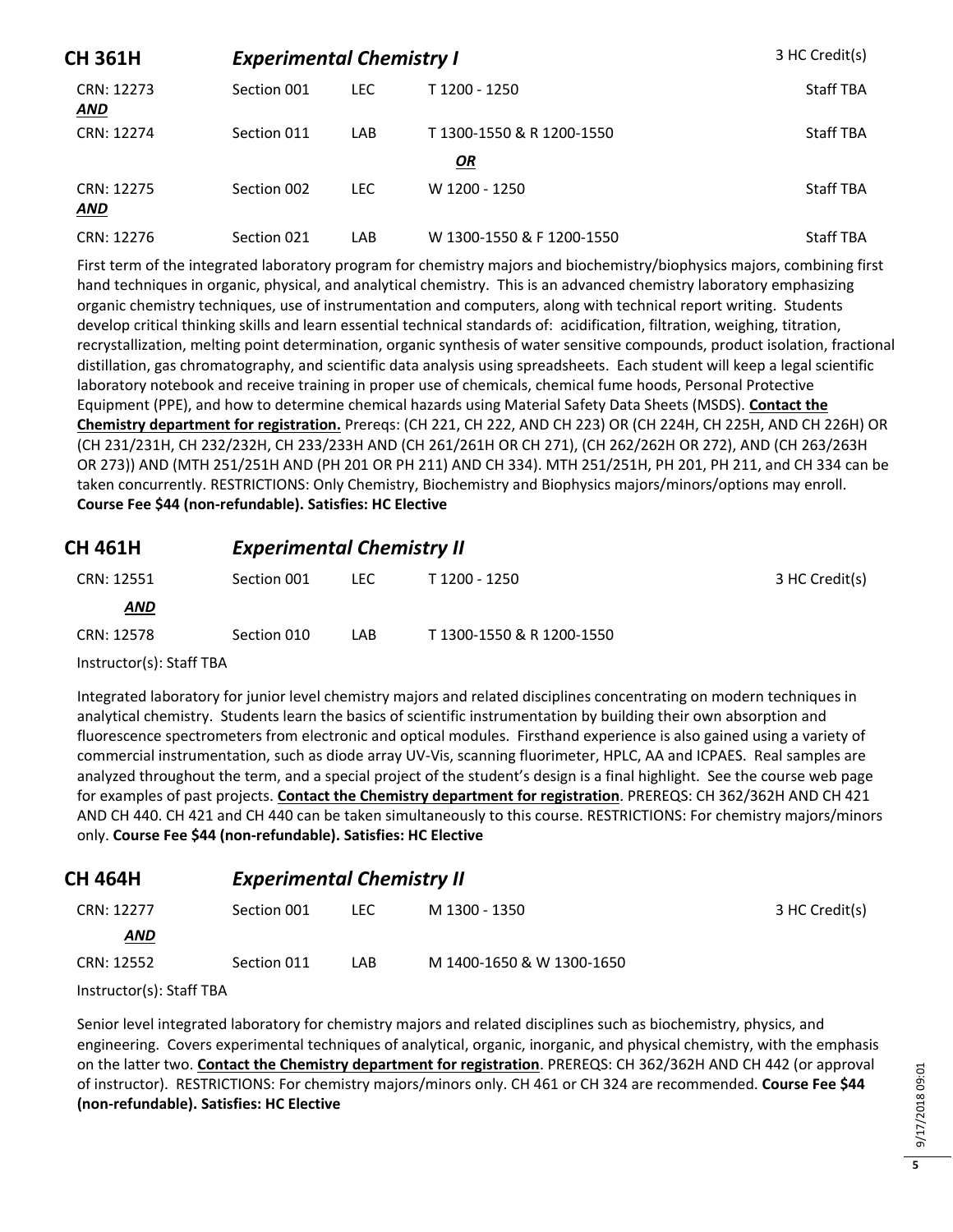| <b>CHE 331H</b> | <b>Transport Phenomena I</b> |            |                 |                |
|-----------------|------------------------------|------------|-----------------|----------------|
| CRN: 15728      | Section 001                  | LEC.       | MWF 1100 - 1150 |                |
| <b>AND</b>      |                              |            |                 |                |
| CRN: 15729      | Section 010                  | <b>REC</b> | MF 1300 - 1350  | 1 HC Credit(s) |
| $\blacksquare$  |                              |            |                 |                |

Instructor(s): Staff TBA

Fundamentals and application of momentum and energy transfer phenomena to fluid flow for the design of industrial chemical engineering equipment. Lecture common with non-honors. Recitation is reserved for HC students only. 1 out of the 4 OSU credits earned counts toward Honors College requirements. Prereqs: MTH 256/256H and CBEE 212/212H. CBEE 212/212H can be taken concurrently. Restrictions: Must be in Pro-School in the College of Engineering to enroll in this course. **Satisfies: HC Elective**

#### **CS 160H** *Computer Science Orientation*

| CRN: 20145 | Section 001                | LEC. | MW 900 - 950    | 3 HC Credit(s) |  |  |
|------------|----------------------------|------|-----------------|----------------|--|--|
|            | AND choose one lab section |      |                 |                |  |  |
| CRN: 20146 | Section 010                | LAB. | $F800 - 950$    |                |  |  |
| CRN: 20173 | Section 011                | LAB. | $F 1000 - 1150$ |                |  |  |
| CRN: 20174 | Section 012                | LAB  | $F$ 1200 - 1350 |                |  |  |
| CRN: 20175 | Section 013                | LAB  | $F$ 1400 - 1550 |                |  |  |
|            |                            |      |                 |                |  |  |

Instructor(s): Jennifer Parham-Mocello

Introduction to the computer science field and profession. Team problem solving. Introduction to writing computer programs. RESTRICTIONS: This course is **not** for Pro School College of Engineering Students. Freshman or sophomore standing required. **Satisfies: HC Elective**

#### **CS 321H** *Introduction to Theory of Computation*

| CRN: 20059                                                   | Section 001 | MWF 1100 - 1150 | 3 HC Credit(s) |
|--------------------------------------------------------------|-------------|-----------------|----------------|
| the extreme strength and control of Contemporary and the set |             |                 |                |

Instructor(s): Juli Schutfort

Survey of models of computation including finite automata, formal grammars, and Turing machines. Prereqs: CS 261 AND (CS 225 OR MTH 231). Restrictions: Must be in Pro-School in the College of Engineering. Not for Computer Science Double Degree students. **Satisfies: HC Elective**

#### **DSGN 341H** *Design Thinking and Process Innovation*

| CRN: 19985 | Section 001 |  | TR 1400 - 1550 | 4 HC Credit(s) |
|------------|-------------|--|----------------|----------------|
|------------|-------------|--|----------------|----------------|

Instructor(s): Ken Black

Application of a qualitative, multi-method approach to gain insight into how the consumer experience can be improved within a given context. Application of design thinking principles to identify and develop solutions to improve consumer experience within a given context. This course is shared with a section for COB Dean's Academy students. **Honors students should register for section 001.** No-show-drop: students who do not attend the class by the second class meeting will be removed from the course. Restrictions: For Apparel Design and Merchandising Management students only. Minimum of junior standing required. **Satisfies: HC Elective**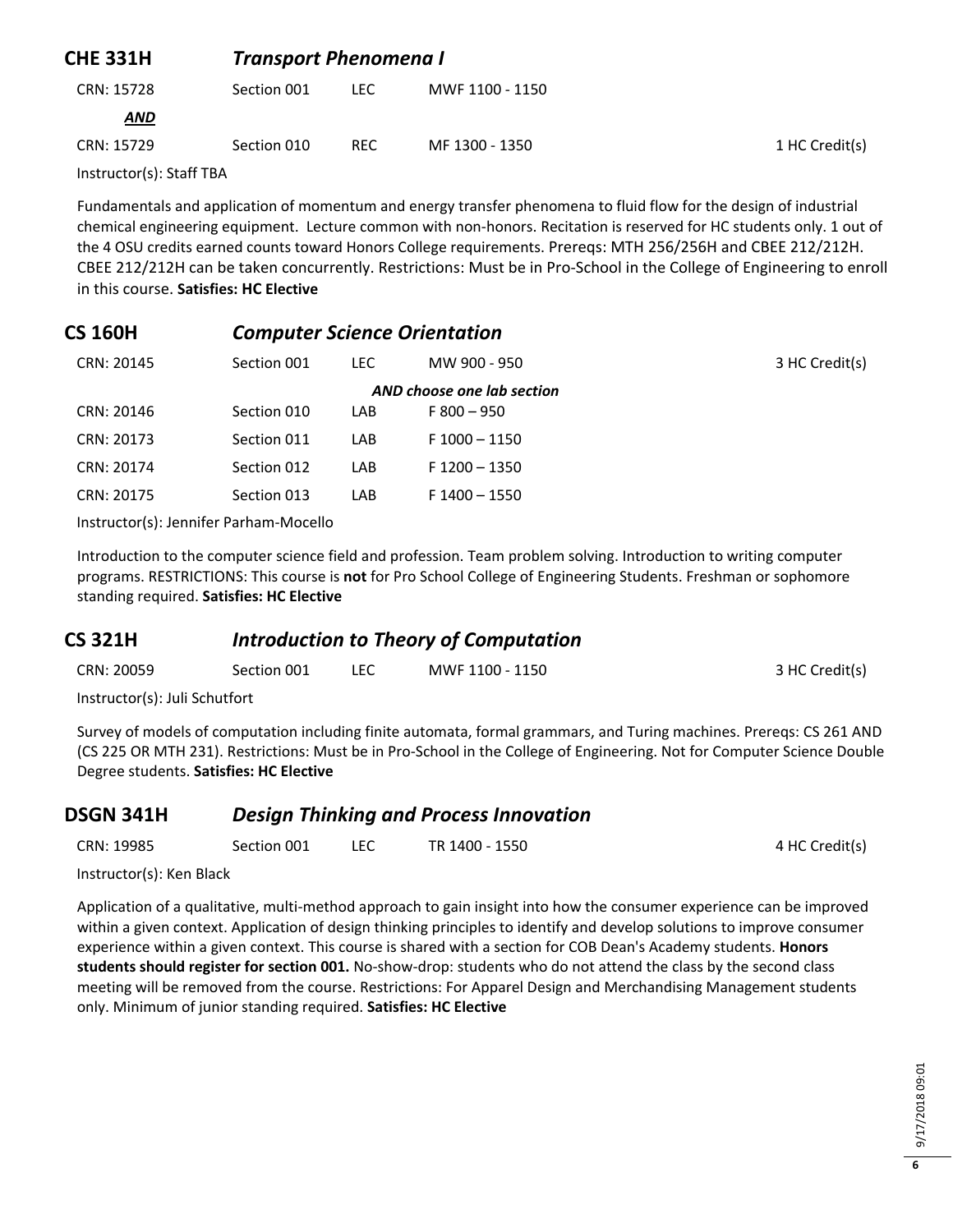### **ENG 201H** *Shakespeare*

CRN: 19399 Section 001 LEC TR 1400 - 1520 4 HC Credit(s)

Instructor(s): Richmond Barbour

This course examines several sonnets, a narrative poem, and four plays from the first half of Shakespeare's career: the Elizabethan phase. The primary goal is to sharpen our skills as readers and interpreters of Shakespeare's work and its cultural energies. Our concerns will range from language, dramatic construction, characterization, genre, gender, and staging to wider questions of Shakespeare's involvement in the economic, political, theatrical, and popular cultures of his day and ours. Students will write a critical essay, a film review, and a final exam. **Satisfies: HC BaccCore – Literature and the Arts OR Western Culture**

#### **ENGR 201H** *Electrical Fundamentals*

| CRN: 19857                      | Section 001 | LEC. | TR 1600 - 1650 | 3 HC Credit(s) |
|---------------------------------|-------------|------|----------------|----------------|
| <u>AND</u>                      |             |      |                |                |
| CRN: 19858                      | Section 010 | LAB  | R 1200 - 1350  |                |
| Instructor(s): Matthew Johnston |             |      |                |                |

Analysis of linear circuits. Circuit laws and theorems. DC responses of circuits. Operational amplifier characteristics and applications. Prereqs: MTH 251/251H and MTH 252/252H. Recommended Prereq: sophomore standing in Engineering. Restrictions: For Pre-Engineering, Engineering, and Forestry students only. **Satisfies: HC Elective**

| <b>ENGR 211H</b> | <b>Statics</b> |            |                |                |
|------------------|----------------|------------|----------------|----------------|
| CRN: 18695       | Section 001    | LEC.       | MW 1600 - 1650 | 3 HC Credit(s) |
| <b>AND</b>       |                |            |                |                |
| CRN: 18696       | Section 010    | <b>REC</b> | F 1000 - 1150  |                |
| $\blacksquare$   |                |            |                |                |

Instructor(s): Michael Scott

Analysis of forces induced in structures and machines by various types of loading. Prereqs: MTH 252/252H. Restrictions: Sophomore standing or higher in engineering. For Pre-Engineering, Engineering, Pre-Forestry, and Forestry students only. **Satisfies: HC Elective**

## **ENSC 407H/HC 407** *Introduction to Traditional Ecological Knowledge (TEK)*

| CRN: 20217 | Section 400 | Online | 2 HC Credit(s) |
|------------|-------------|--------|----------------|
|------------|-------------|--------|----------------|

Instructor(s): Samantha Hatfield

The goal of this course is to understand Traditional Ecological Knowledge (TEK) and sustainability practices from a Native American perspective, focusing on the Pacific Northwest but also addressing other Tribes nationally. The emphasis will be on techniques the Siletz have implemented and continue utilizing, but we will also incorporate other techniques from tribal perspectives in local and national areas, as well as how these utilizations coincide with agencies on local, state, and federal levels. This class will focus on how state and federal guidelines, laws, and regulations affect and implement tribal policies and tribal members. This course promotes TEK as a viable sustainability technique and teaches students and community members about further understanding TEK, in cooperation through agencies and policies such as treaties and NAGPRA on Indigenous lands, traditional areas, and cultural practices. Crosslisted with HC 407 section 401. *This is an Ecampus course. Tuition rates for Ecampus courses are different than on-campus courses and can be found at [ecampus.oregonstate.edu/services/tuition.](https://ecampus.oregonstate.edu/services/tuition/)* **Satisfies: HC Colloquia**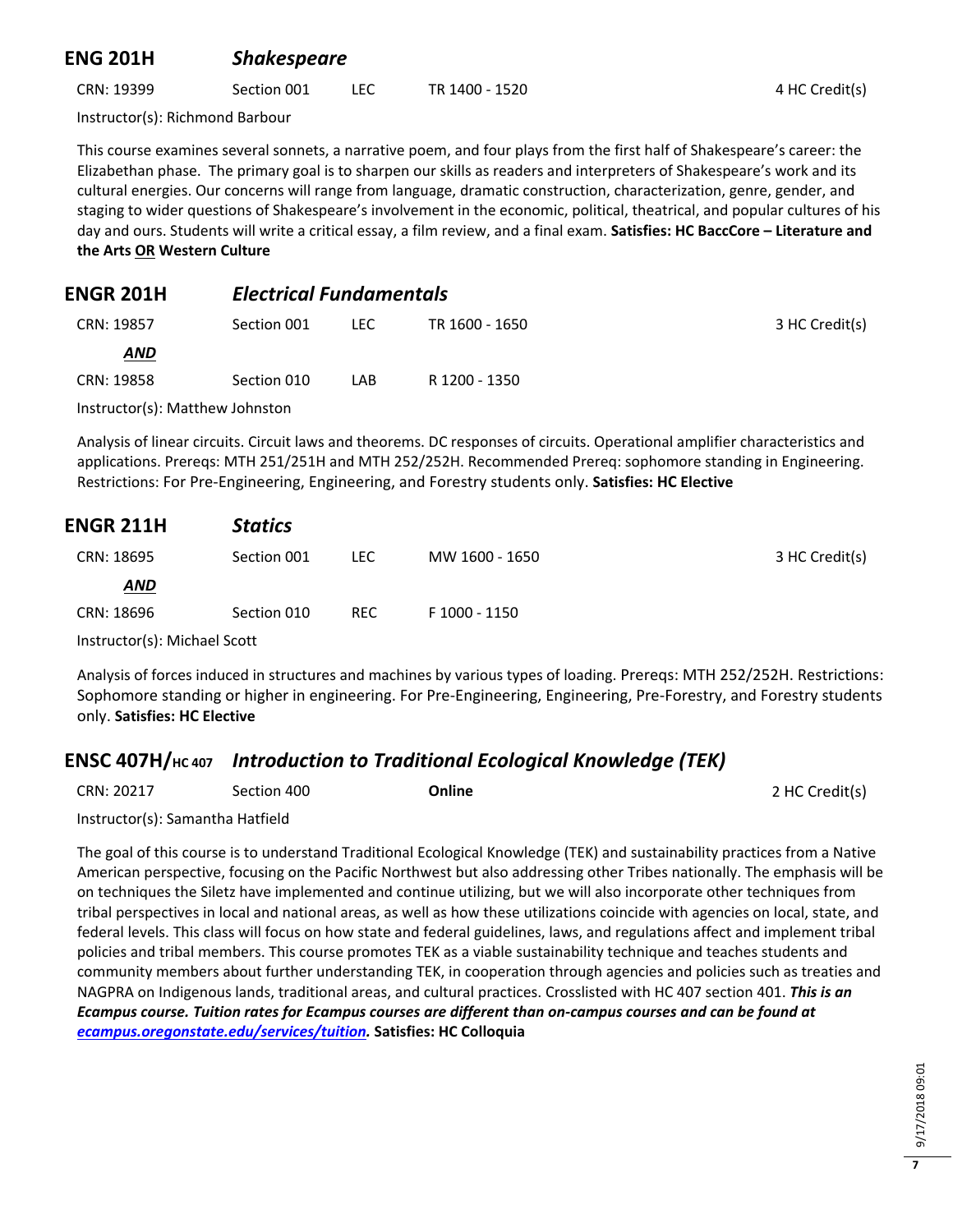## **HC 199 Honors Writing 3 HC Credit(s)**

#### *Choose ONE lecture section*

| CRN: 11179 | Section 001 | LEC. | MWF 900 - 950  |
|------------|-------------|------|----------------|
| CRN: 11180 | Section 002 | TEC. | TR 800 - 920   |
| CRN: 14065 | Section 003 | LEC. | TR 1000 - 1120 |

Instructor(s): Eric Hill

Becoming a critical reader and thinker promotes clear writing and verbal communication. You will hone your skills in a discussion/debate format, along with frequent in-class writing assignments and presentations. You will also further develop your abilities to be a critical reader. We will be examining texts from many disciplines and on a variety of topics; you will also bring in examples for discussion. The research paper, which includes both formal documents and informal writing, will focus on an ethical/controversial issue or current research within your discipline; this will include field and library research. Recommended prereqs: WR 121/121H is **strongly** recommended. **Satisfies: HC BaccCore – Writing II**

#### **HC 299** *Farside Entomology*

| CRN: 14775 | Section 001 | <b>SEM</b> | W 1800 - 1950 | 2 HC Credit(s) |
|------------|-------------|------------|---------------|----------------|
|            |             |            |               |                |

Instructor(s): Michael Burgett

Farside Entomology is designed to introduce students to the humanistic side of entomology by utilizing the entomological humor of Gary Larson, et alia as paradigms of human-insect interactions. Interactions between humans and insects are numerous, of variable time scales and of varying implications (for both the human and the insect), ranging from the mildly humorous to the deadly serious. The "cartoon" format provides an anthropomorphic view of insects. This can be an incredibly rich venue as an introduction to the more serious aspects of insects and their relevance to human activities. A formal classroom meeting will be held once a week for 1.5 hours. At the first meeting the class will be divided into teams of 2 students per team. On an every other week basis each team will be required to present their entomological and humanistic interpretation of an entomologically based cartoon. Appropriate reference materials will be attached to each assignment. Every week thereafter a 10 to 12 minute oral presentation will be made by half of the teams. This format will allow students to serve as presenters four times during the academic quarter. Weekly out-of-class preparation time is critically important to team success. **Satisfies: HC Colloquia**

#### **HC 299** *Building Hope: International Service Learning*

| CRN: 18784 | Section 002 | SEM | R 1400 - 1550        | 1 HC Credit(s) |
|------------|-------------|-----|----------------------|----------------|
|            |             |     | Meets weeks 1-5 only |                |

Instructor(s): Dave Kovac

This course series is designed to engage students in exploring the impact, perspectives, challenges, and complexities of international service work. In the fall, we focus on cultural contexts. In winter we examine individual, group, and community impact. Spring highlights group development and team building. The *optional* international service trip to a developing country turns the focus to experience in applying concepts, ideas, and energies to the international community served. In the past, our projects have included work in Romania, Ethiopia, Vietnam, and Nepal. Meets weeks 1-5 only. **Satisfies: HC Colloquia**

**8**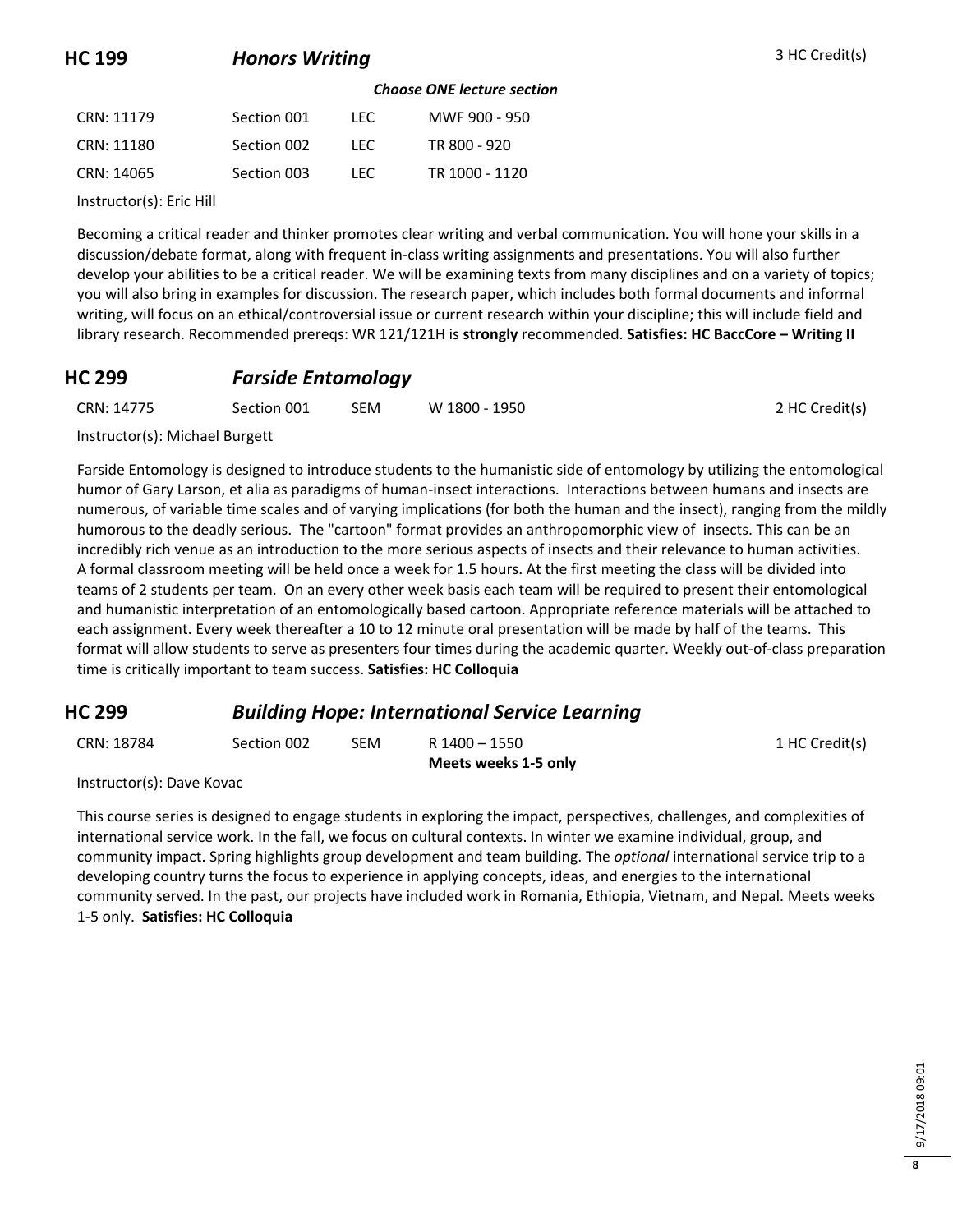#### **HC 299** *Oregon Outback Excursion*

CRN: 19592 Section 003 SEM **Three-day field trip 9/17-9/19/2018** 2 HC Credit(s)

Instructor(s): John Buckhouse

This is a three day field ecology excursion into the rugged and remote High Desert region of Central Oregon. The class will be conducted on 9/17-9/19/2018 (the three days prior to classes beginning on-campus, Fall 2018). The class will be taught by Dr. John Buckhouse and a hand-picked cadre. We will camp in a remote area which does not have water, electricity, or cell service. Dr. Buckhouse will provide the appropriate water, food, and wilderness sanitary facility. Camp meals will be simple, hardy fare; such as steak, hamburgers, and salads. Please contact Dr. Buckhouse at john.c.buckhouse@oregonstate.edu if you have dietary restrictions or allergy issues. This course is a 3-day field trip 9/17/18 - 9/19/18, three days before the start of Fall term. *This course is NOT for first-year OSU students*. *To register: contact instructor at john.c.buckhouse@oregonstate.edu.* **Course Fee \$56. Graded: P/N. Satisfies: HC Colloquia**

## **HC 407** *Writing About Music*

CRN: 18157 Section 001 SEM MW 1200 - 1250 2 HC Credit(s)

Instructor(s): Eric Hill

This class will focus on how we attempt to use words to discuss something that works outside of language. Does music defy description? Is it possible to employ concrete terms for something that, for many, remains abstract and/or subjective? Is writing about music like dancing about architecture? You will be asked to examine and respond to music and texts about music. Through in-class discussions, presentations, and assignments, you will discuss what you see as the values and limitations of these texts, as well as how they compare with your own written attempts to react to music. Much of the material you will be listening to and writing about will come from pieces that you bring in (some of it will be music that I subject you to). You will be writing about music through various forms of expression (description, review, analysis), explaining not only the characteristics of the music but also how context can affect your experience (live versus recorded, instrumental versus lyrics, visual components, etc.). You are not required to play an instrument or to know music theory, but we will go over some theoretical terms that may provide you with some basic vocabulary. **Graded: P/N. Satisfies: HC Colloquia**

#### **HC 407** *Toy-Based Technology for Children with Disabilities*

| CRN: 16957              | Section 002 | <b>SEM</b> | T 1400 - 1550 | 2 HC Credit(s) |
|-------------------------|-------------|------------|---------------|----------------|
| $In the total of the 0$ |             |            |               |                |

Instructor(s): Sam Logan

This is a 'hands-on' and 'brains-on' course where students will gain skills and knowledge through real-world experience and the reading and discussion of current scientific research related to core course topics. This experience will be driven through engagement with the Go Baby Go (GBG) program. GBG is a community-based outreach program that works with families, clinicians and industry to provide modified ride-on toy cars to children with disabilities to use for fun, function, and exploration. http://health.oregonstate.edu/gobabygo. Students will gain the necessary technical skills such as cutting PVC pipe and basic wiring. Students will work directly with families to customize ride-on car modifications to meet the individual needs of children with disabilities. The technical skills and scientific research will be open and accessible to all students, regardless of previous background or experience. **Satisfies: HC Colloquia**

## **HC 407** *Leadership and Positive Psychology*

CRN: 15040 Section 003 SEM M 1000 - 1150 2 HC Credit(s)

Instructor(s): Don Johnson

The point of this seminar: "Leading with optimism." All of you are and will continue to be a leader in some aspect of your lives. My definition of leadership is "the creation of a solution, a solution to something." The solution could be as simple as directing a child on how to cross the street or facilitating a group in determining how to address hunger in third world countries. Solutions have a greater degree of success when created from an optimistic perspective. Positive Psychology and the PERMA Theory provide a working framework for creating solutions that are more likely to succeed over a period of time and be effective. **Graded: P/N. Satisfies: HC Colloquia**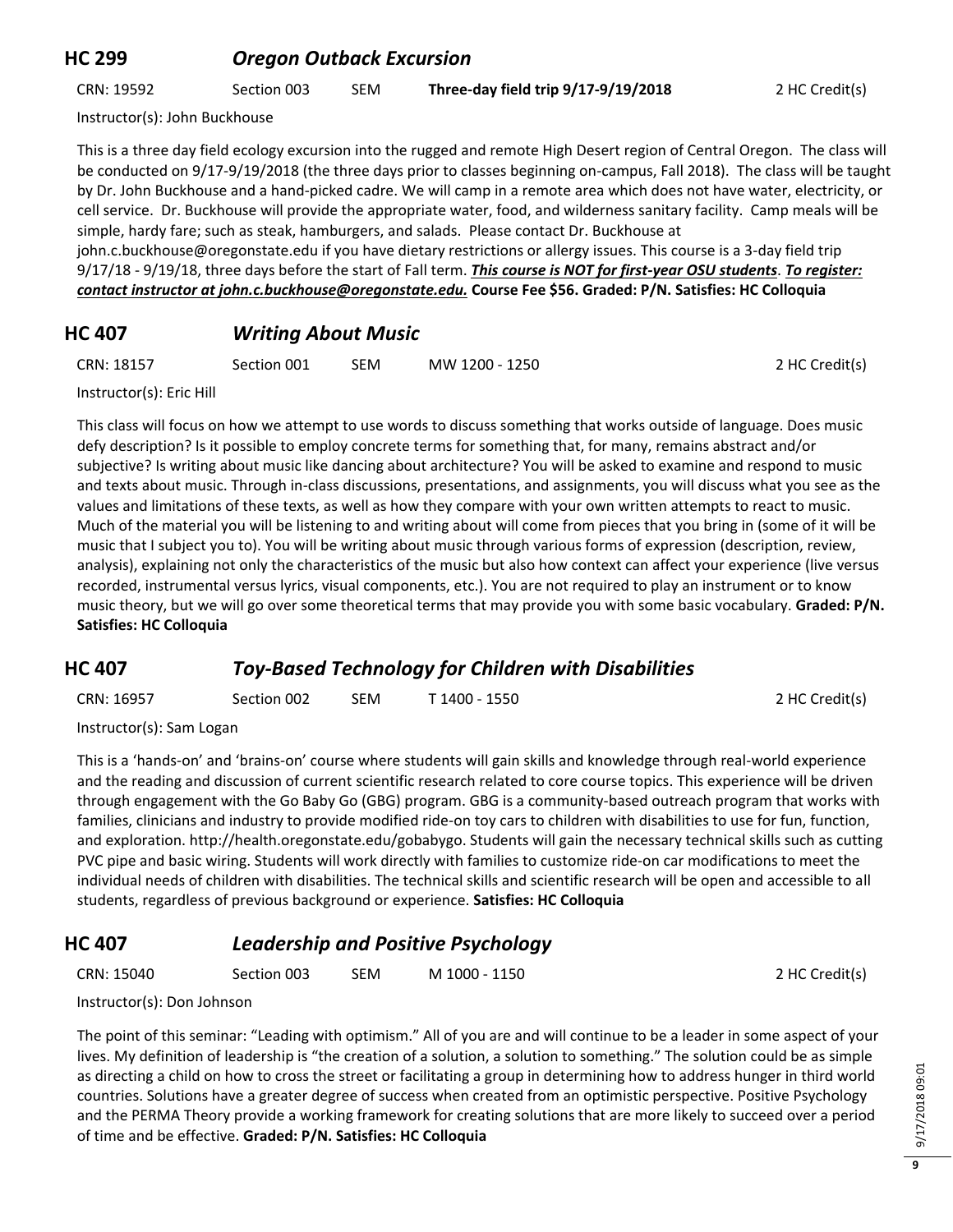## **HC 407** *God, Pain, and the Problem of Evil: An Introduction to C.S. Lewis*

| CRN: 14746<br>M 1600 - 1750<br><b>SEM</b><br>Section 004 | 2 HC Credit(s) |
|----------------------------------------------------------|----------------|
|----------------------------------------------------------|----------------|

Instructor(s): Gary Ferngren

C. S. Lewis (1898-1963), Oxford don, novelist, and literary critic, was one of the most gifted and popular theological writers of his generation. Lewis dealt in his philosophical and imaginative works with some of the most basic and perennial moral and religious questions. The format will consist of discussion based on selected readings from four well-known books of C. S. Lewis. I will encourage the expression of a variety of points of view and help students both to analyze Lewis's ideas and to express their own opinions in a rational and informed manner. Lewis is provocative and his writings lend themselves to discussion and debate. A writing component is included in the form of a short paper of six or eight pages based on the assigned reading for the course. The topic: 'How does C. S. Lewis develop and illustrate in his fictional works the themes that he discusses in his philosophical works?' It will be graded on both content and style. Verbal communication skills will be cultivated by the discussion format. **Graded: P/N. Satisfies: HC Colloquia**

#### **HC 407** *Race and Science*

| CRN: 18160 | Section 005 | <b>SEM</b> | R 1000 - 1150 | 2 HC Credit(s) |
|------------|-------------|------------|---------------|----------------|
|            |             |            |               |                |

Instructor(s): Thomas Bahde

Until the mid-20th century, many Americans believed that scientific determinations of race difference justified discrimination and racism, and we still live with repercussions of this assumption today. It has only been within the last century that mainstream scientific thought has dismissed the notion of fundamental race difference as a "natural" means of social organization and control. This course considers the role of modern science and pseudoscience in producing and reproducing ideologies of race and racism from the early 19th century through the present. We will be looking especially at the intersection of popular cultures of racism and the dissemination of racial science and pseudoscience. We will investigate how ideas about race difference have corresponded to the waxing and waning of scientific justifications for institutional racism and white supremacy. **Graded: P/N. Satisfies: HC Colloquia**

#### **HC 407** *Science of Art/The Art of Science*

| CRN: 15041<br>R 1000 - 1050<br>SEM<br>Section 006 | 1 HC Credit(s) |
|---------------------------------------------------|----------------|
|---------------------------------------------------|----------------|

Instructor(s): Randall Milstein

What do ballerinas and spiral galaxies have in common? Why is photography one of the pivotal inventions of human history? Is the Golden Ratio really a mathematical expression of beauty? This colloquium challenges the mindset that science and art are opposing endeavors, but instead suggests neither would be as powerful without the other since both require great imagination and creativity to be productive and move humankind forward. Guests to aid in our discussions will include visual artists, musicians, dancers, and scientists whose interests and skills blend science and art. This course analyzes relationships among science, technology, culture, and society; identifies and applies concepts and theories of basic physical and biological sciences in conjunction with creative artistic processes; analyzes the role of science and technology in shaping diverse forms of creativity and how creative expressions inspire science and technological innovation; and articulates a critical perspective on the convergence of science and technology in parallel with the creative and performing arts using evidence as support. **Graded: P/N. Satisfies: HC Colloquia**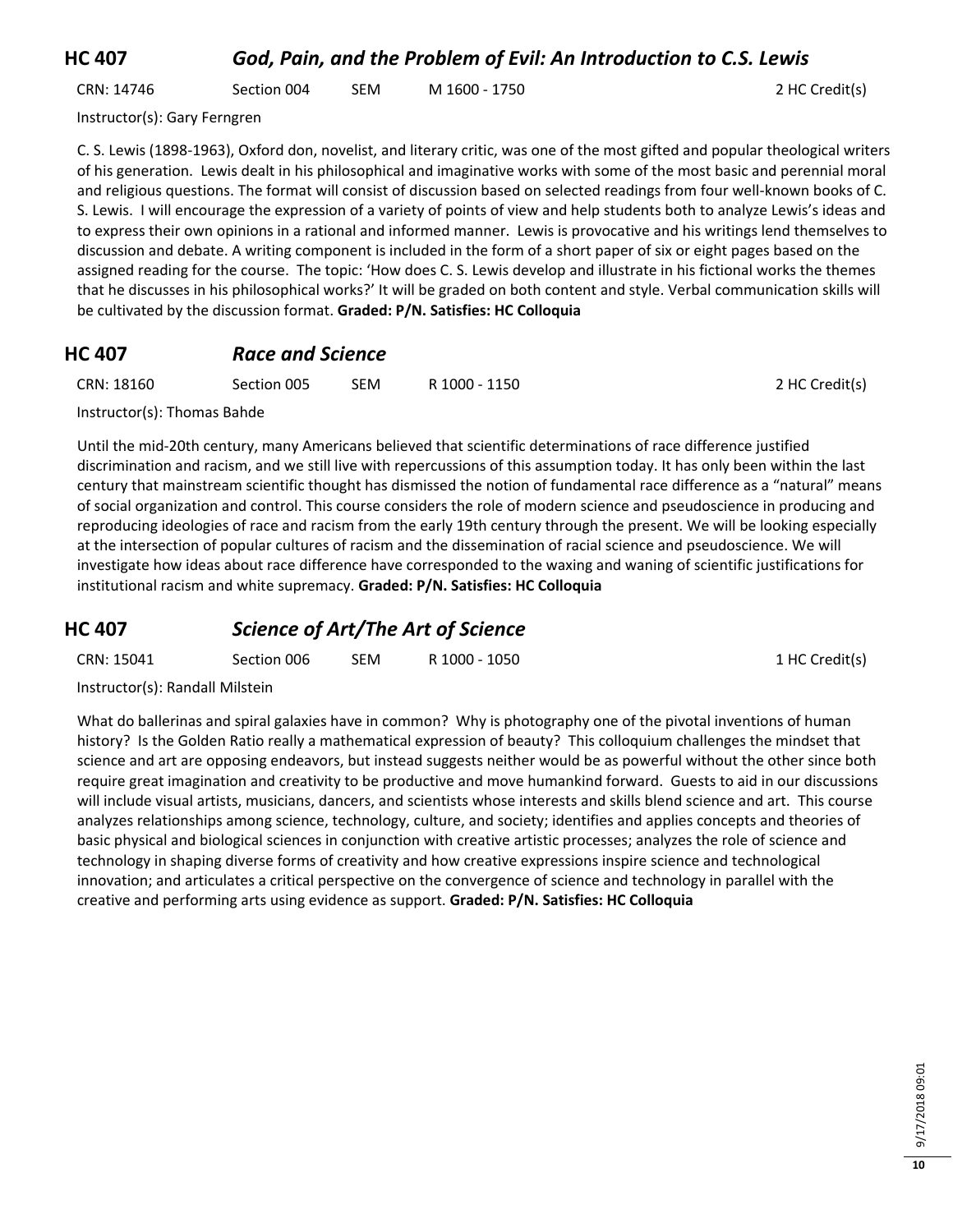#### **HC 407** *American Identity in the World*

CRN: 16937 Section 007 SEM MW 0900 - 0950 2 HC Credit(s)

Instructor(s): Eliza Barstow

This class invites you to read about and discuss some the key issues that have contributed to ideas about American identity in the world. As we engage with the class readings, we will constantly ask questions such as:

How have people used the term "American" at different points in United States history? Who has been included or excluded from this category at different points in U.S. history? How have American ideas of the "good" or "correct" life influenced U.S. relations with people in other parts of the globe? What are some of the ways in which Americans have consciously attempted to offer a vision of "American identity" to people in other parts of the globe? How have economic endeavors (and challenges) served to shape American identity both at home and throughout the globe? How has various forms of art—film, literature, music—etc. served to create a sense of American identity? **Graded: P/N. Satisfies: HC Colloquia**

#### **HC 407** *Crises, Catastrophes, and Cataclysms*

| CRN: 15042<br><b>SEM</b><br>T 1300 - 1350<br>Section 008 |  |
|----------------------------------------------------------|--|
|----------------------------------------------------------|--|

1 HC Credit(s)

Instructor(s): Randall Milstein

Often Earth has a bad day: discussions of asteroid impacts, extreme volcanism, solar storms, climate change, and mass extinctions – events and outcomes that have, and will, alter life on Earth. This colloquium will review the scientific evidence, scenarios, and after-effects of significant Earth altering processes. What would happen if Earth were struck by a two kilometer in diameter asteroid? What would happen to American culture if a large coronal mass ejection from the Sun destroyed our power grid? What would be the byproduct of a SARS, Ebola, or avian influenza pandemic among humans? HC 407 analyzes relationships among science, technology, and society; identifies and applies concepts and theories of basic physical and biological sciences; applies scientific methodology to demonstrate formulated conclusions based on observation, analysis, and synthesis; analyzes the role of science and technology in shaping diverse fields of study over time; and articulates a critical perspective on issues involving science, technology, and society using evidence as support. The class offers opportunities to observe astronomical phenomena and objects through solar and nighttime observations, and have our classroom visited by world class experts to speak on certain topics. **Graded: P/N. Satisfies: HC Colloquia**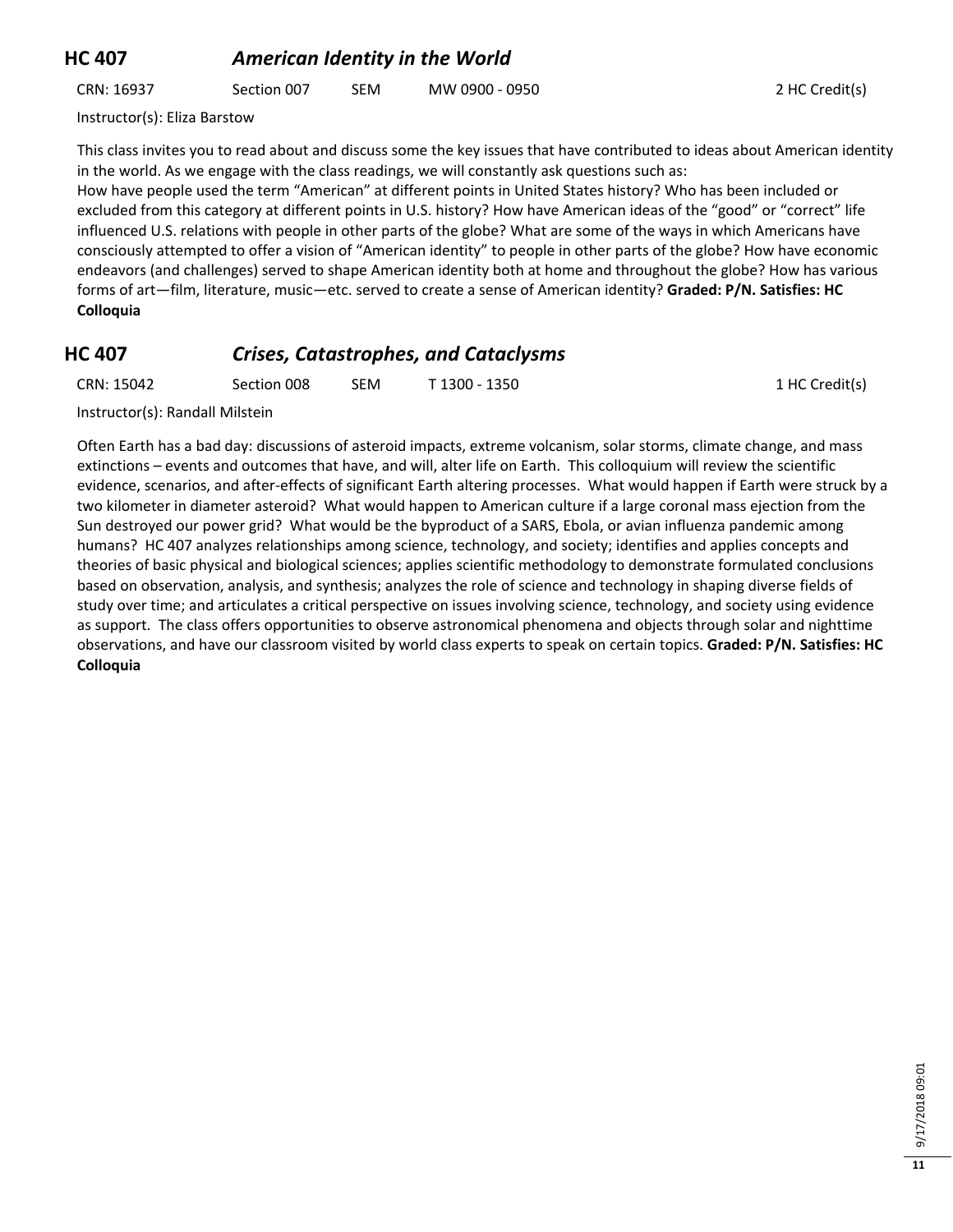#### **HC 407** *Climate Change and Its Challenges: Responding with Resilience in Community*

CRN: 18163 Section 010 SEM R 0800 - 0950 2 HC Credit(s)

Instructor(s): Ken Winograd

How much do you think about climate change? Are you curious and/or concerned? If you would like to examine the perils and opportunities of climate change for you personally, this class offers an opportunity to reflect and learn about what scientists and theologians say is the greatest challenge for humankind, ever. Your personal response to climate change will be the point of departure in learning the ways that people, groups and societies are coping, adapting and even thriving with the challenges ahead. A portion of the class consists of a workshop developed by author and activist Joanna Macy, an interactive group process that 'equips us to with tools to face the mess we're in and play our role in the collective transition…to a life-sustaining society.' You will be challenged to rethink your role as citizen 'in community' in a world reshaped by the changing climate. Other related topics we will address include environmental justice, peace literacy, the nature-human relationship, and social activism. Learning activities will include readings, discussion, a field trip (within a class meeting), readings, and group reflections. **Graded: P/N. Satisfies: HC Colloquia**

#### **HC 407** *Because It's There (and Looks Fun): Survival as Entertainment*

| CRN: 16938 | Section 011 | SEM. | R 1200 - 1350 | 2 HC Credit(s) |
|------------|-------------|------|---------------|----------------|
|            |             |      |               |                |

Instructor(s): Robert Drummond

In March of 2013, a George Fox University student who grew up in Grants Pass set out alone to climb Mt. Hood, got lost in a whiteout, and fell 40 feet into a canyon. Badly injured and with only a meager supply of snack food, she survived for almost a week in a snow cave. What combination of mental and physical factors enabled her to endure when others would have perished in her place, and how much did luck have to do with it? Humans crave adventure, pushing our bodies and wills to the limits, testing ourselves against forces much larger than ourselves. Confronting such forces often brings us to the brink of destruction. When things inevitably go wrong, who lives and who dies? Why? In this course we will consider these questions as we examine accounts of survival, of extreme fights with nature. What is it about modern American life that compels some people to seek out danger and a very real and ready risk of self-annihilation? Why do otherwise rational people take such extraordinary risks when no imperative exists beyond mere entertainment? Surely our forebears—many of whom fought every day just to stay alive in a truly dangerous landscape—would think this behavior absurd and irresponsible, as would any number of people around the world who don't live in such a relatively safe environment. Who would so needlessly risk life in a time and place where staying alive is so easy? **Graded: P/N. Satisfies: HC Colloquia**

## **HC 407** *Exploring the Oceans Then and Now*

CRN: 19731 Section 012 SEM T 1200 - 1250 1 HC Credit(s)

Instructor(s): Holly V Campbell

This course explores the last one hundred years' exciting evolution of interdisciplinary oceanography. We will trace the highlights of technological advances, marine science (chemistry, physics, biology), mapping and bathymetry, the contributions of women to the field, and the human dimensions of economics, ethics, world politics and competition. Guest experts from Oregon State University and the Pacific Northwest region will share their perspectives. We will also avail ourselves of campus and area resources such as the OSU sediment core lab. **Graded: P/N. Satisfies: HC Colloquia**

## **HC 407** *Drug Abuse and Misuse: a Global Perspective*

CRN: 16939 Section 013 SEM R 1400 - 1550 2 HC Credit(s)

Instructor(s): Raymond Tricker

This course will provide students with opportunities to compare, contrast, analyze and form conclusions about drug use, misuse and abuse from a global perspective in selected countries in comparison with the United States. **Graded: P/N. Satisfies: HC Colloquia**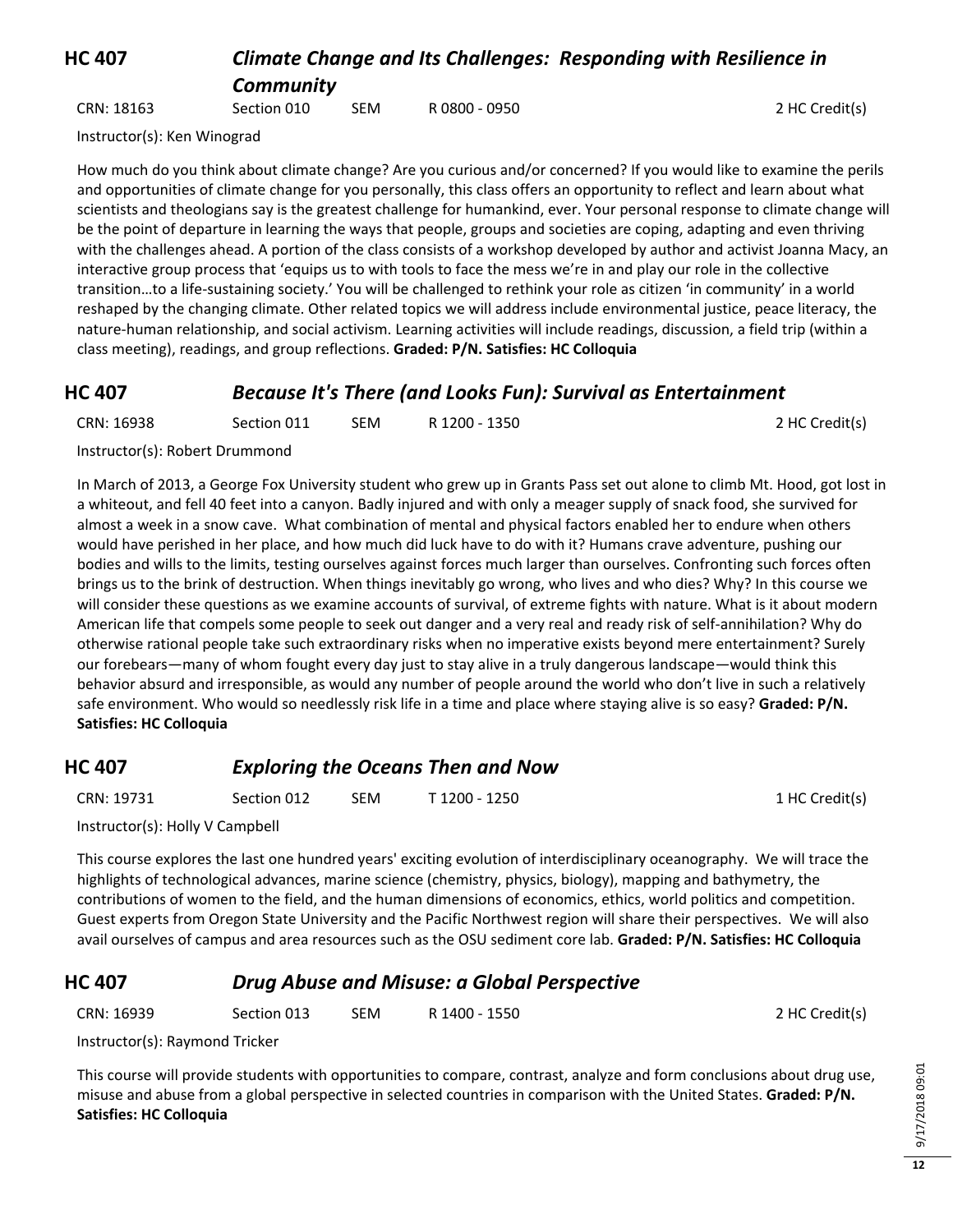## **HC 407** *Robots and Romance*

CRN: 15673 Section 014 SEM W 1600 – 1850 **Meets weeks 2-8 only** 2 HC Credit(s)

Instructor(s): Gilad Elbom

This seminar will examine notions of physical and emotional intimacy in science-fiction cinema, paying attention to the various ways in which futuristic movies envision close encounters of the carnal kind. Is there room for courtship, romance, passion, lust, rejection, heartbreak, and other arguably outmoded concepts in a future world marked by mathematical formulas, scientific precision, and technological perfection? Is there room for impure thoughts, unmade beds, and the inherently confusing nature of romantic relations in excessively clean, calculated, controlled environments? Is it possible to engage in intimate contact with nonhuman entities: computers, robots, cyborgs, or other intelligent machines? We will try to develop our ideas through questions about genre, design, narrative strategies, gender relations, human-computer interaction, artificial intelligence, utopia and dystopia, and other related themes. We will read some relevant scholarship, to be posted on Canvas, and address our movies from multiple perspectives and approaches: social, political, historical, psychological, technological, theological, and so on. Meets weeks 2-8 only. **Graded: P/N. Satisfies: HC Colloquia**

## **HC 407** *Drought, Earthquake, Zombie Apocalypse: Ensuring Water Security in an Uncertain World*

| CRN: 19405 | Section 015 | <b>SEM</b> | W 1000 - 1150 | 2 HC Credit(s) |
|------------|-------------|------------|---------------|----------------|
|            |             |            |               |                |

Instructor(s): Gerrad Jones

Whether it's caused by drought, earthquakes, or the zombie apocalypse, humans are more susceptible to water stress than any other land animal, yet we are currently more disconnected from water than at any other point in time. Our ancestors were self-reliant and carried water from hand-dug wells, creeks, or lakes to satisfy their water needs. If our faucets suddenly went dry, would we be able to secure our water needs for our families and communities? Together, we will explore topics focusing on water security and how it shaped/shapes our past, present, and future, both here on Earth and on distant worlds as we travel through space. We will participate in several hands-on "challenges" that will culminate in a term long project: designing a fail-proof water system that will help us survive the zombie apocalypse. This course is open to all who "thirst" for knowledge. **Graded: P/N. Satisfies: HC Colloquia**

## **HC 407** *Humanizing the Cosmos*

| CRN: 16940 | Section 016 | <b>SEM</b> | M 1600 - 1650 | 1 HC Credit(s) |
|------------|-------------|------------|---------------|----------------|
|            |             |            |               |                |

Instructor(s): Paul Lorenzini

Is there a problem reconciling science with our humanity? The philosopher Simon Critchley argues there is, calling it an "intractable dilemma." As he puts it, "the philosophical cost of truth seems to be scientism, in which case we become beasts." On the other hand, "the rejection of scientism through a new humanization of the cosmos seems to lead to obscurantism, in which case we become lunatics." Is Critchley right? What does he mean and is this really the "dilemma" he says it is? How does Critchley's concern explain historic tensions between the sciences and the humanities in Western thought and culture? We will try to answer these questions and discuss various ways these tensions have come to express themselves in modern America. **Graded: P/N. Satisfies: HC Colloquia**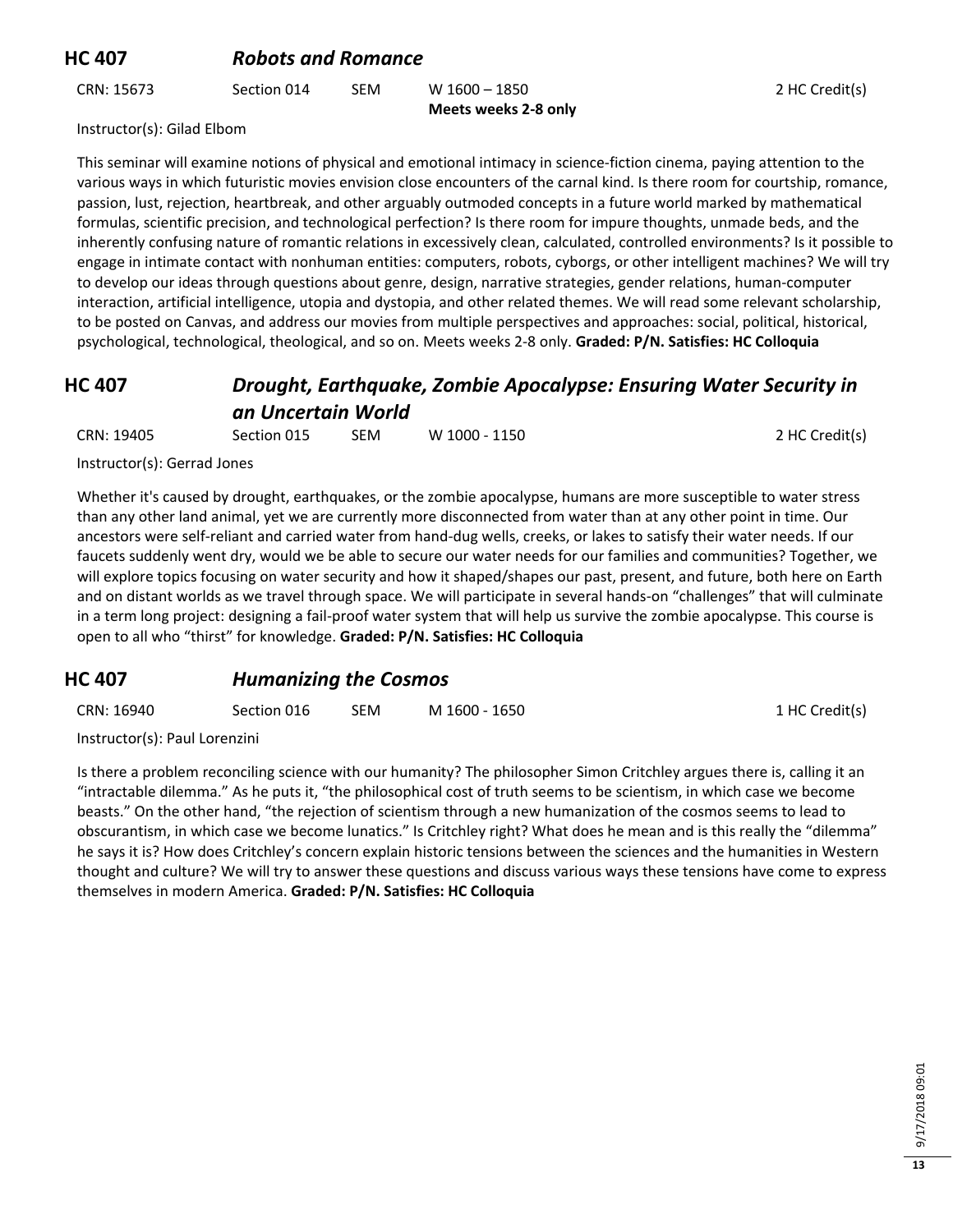## **HC 407** *Dawn of the Anthropocene*

CRN: 16433 Section 017 SEM R 1400 - 1450 1 HC Credit(s)

Instructor(s): Jacob Hamblin

We grew up believing that "geological time" and "human history" were quite distinct, with one extending across ages beyond imagination and the other occurring as a tiny blip. But in recent years, scientific findings about the lasting effects of climate change, deforestation, ocean acidification, and other human-caused natural changes have led us to a new realization: we now live in an era of the earth's history that is defined by human influence. How has this changed the ways we look at the world around us? Does it require a new brand of ethics? Does it make us rethink our own history? Does it direct our imagination? In this course we will explore the environmental arts and humanities to confront the ways our culture responds to living in an age we did not intend, yet is of our own making. **Graded: P/N. Satisfies: HC Colloquia**

#### **HC 407** *Shakespeare via Ashland*

CRN: 17299 Section 018 SEM **Pre-trip meeting: R 9/20/18 at 1600-1650 3-day field trip: 9/21/18-9/23/18 Post-trip meeting: R 9/27/18 at 1600-1650** *Must register by 8/23/18* 1 HC Credit(s)

Instructor(s): Eric Hill

The course requires attendance at an organizational meeting (9/20/18), a three-day field trip (9/21/18-9/23/18), and one discussion meeting (9/27/18). At this meeting you will turn in and discuss your written assignment. Write either of two options:

1. a short (no longer than five minute) scene based on one of the plays or

2. an analysis based on at least one character from the play.

Travel Details: Departing Friday 9/21/18 at 12:30pm; arrive in Ashland to check into the hotel and leave to see first play. Saturday will consist of two shows. Return Departure Sunday 9/23/18 at 10:00am (following breakfast).

Course Fee of \$268.00 includes tickets for three plays, coach travel, and two nights hotel stay with continental breakfast. Bring money for snacks and meals - only breakfast will be provided. Since all arrangements have been prepaid, the course fee is non-refundable if the course is not dropped prior to the 1st day of the term. All students are required to travel and stay as a group. Please note that this class can only be taken twice for credit. Fee Non-Refundable if not dropped by the first day of the term. **Course Fee \$268.** *MUST REGISTER BY 8/23/18 TO TAKE THE COURSE. REGISTRATION FOR THIS COURSE WILL CLOSE AT MIDNIGHT ON 8/23/18.* **Graded: P/N. Satisfies: HC Colloquia**

## **HC 407** *Science of Science Fiction*

CRN: 17283 Section 019 SEM T 1000 - 1050 1 HC Credit(s)

Instructor(s): Randall Milstein

The good, the bad, the inventive, and the absolutely awful examples of "science" portrayed in science fiction films, television shows, comic books, and literature. Aliens, light sabers, space battles, gravity drives, warp speed, laser beams, star gates, and worm holes; what's real, what's a possibility, what's speculation, and what is impossible. There is a codependency between science and science fiction. Many scientists and engineers acknowledge science fiction helped spark their imaginations of what might be possible in science. And science fiction authors are inspired by future science possibilities, but how do novel scientific ideas get into Sci-Fi authors' heads in the first place? Discussions and viewings of some of our favorite and least favorite science fiction, so we know what to look for while enjoying modern society's best loved metaphors and mythologies. This course analyzes relationships among science, technology, popular culture, philosophy, and science fiction; identifies and applies concepts and theories of basic physical and biological, and social sciences; applies scientific methodology to demonstrate formulated conclusions based on observation, analysis, and synthesis; analyzes the role of science, technology, and philosophy in shaping science fiction in popular entertainment and literature; and articulates a critical perspective on issues involving science, technology, entertainment, philosophy, and society using evidence as support. **Graded: P/N. Satisfies: HC Colloquia**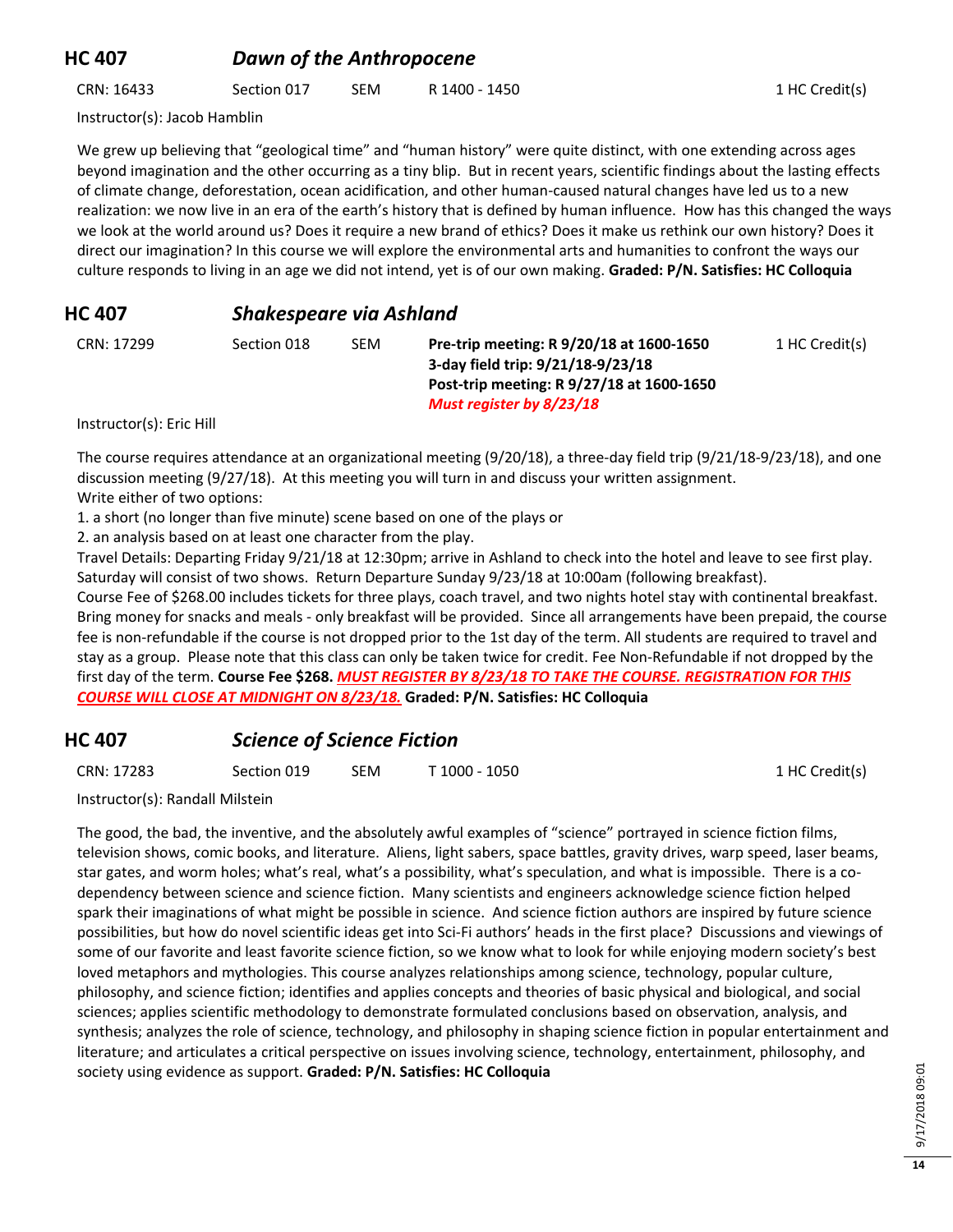#### **HC 407** *Have Rocket, Will Travel*

CRN: 18164 Section 020 SEM T 1000 - 1150 2 HC Credit(s)

Instructor(s): Stephen Atkinson

Sinatra and Bowie sang about it, Wells and Clark wrote about it, and people like Elon Musk and Jeff Bezos are spending billions of their own money to reinvent the industry. So, are you ready to go to space? Together we will explore the history, motivations, physics and fantasy behind rockets and space travel. From Rocket Science 101, to the Space Race, to current and future space missions, this course will inspire you with both the fiction and realities of leaving the green Earth for the emptiness of Out There. Students with non-science/engineering backgrounds are most welcome! We will meet face-toface for a single, one hour fifty minute session each week. Prior to most classes, you will be expected to complete an online learning activity, e.g. watch a video, read a paper, visit a website, and complete a study guide/quiz. A typical class will involve a seminar on the weekly topic, student presentations, group discussions and hands-on activities. We will compare what we learn from non-fiction sources with how space travel has been portrayed in movies and tv series including Star Trek, Gravity, Interstellar and The Martian. Be prepared to brainstorm concepts and work both in small groups and independently. At least two weeks will include out-of-classroom learning experiences such as a tour of the OSU AIAA lab on campus, and a Space Walk - scales of the solar system field walk. Assessment will be through online quizzes and creative assignments that include: short oral presentations, basic sketching and note-taking in your class journal, a sculpture project and a poster project. There will be no mid- or final- exams, but participants will have to submit a class journal and poster for grading at end-of-term. **Graded: P/N. Satisfies: HC Colloquia**

#### **HC 407** *Vampires, Race, and Gender*

| CRN: 19406                                                                                                     | Section 021 | SEM | MW 1500 - 1550 | 2 HC Credit(s) |
|----------------------------------------------------------------------------------------------------------------|-------------|-----|----------------|----------------|
| ilian de la constante de la contrata de la contrata de la catala de la contrata de la catala de la contrata de |             |     |                |                |

Instructor(s): Jonathan Kaplan & Benita Blessing

Vampires are more than characters in scary stories. Together, we will explore the ways in which vampires tell us who we are, and who we fear. Our sources will include novels, vampires in history, films, and even literature from self-identifying vampires today. Using an interdisciplinary approach, we will engage with the ways in which vampire stories interact with issues of race, ethnicity, gender, and sexuality. Students will regularly share their findings with the colloquium about vampires and their meanings, and design their own final multi-media projects that help answer questions about what vampires truly are. **Satisfies: HC Colloquia**

#### **HC 407** *Exploring History Through the Graphic Novel*

| CRN: 18649<br>Section 022 | <b>SEM</b> | T 1700 - 1850 | 2 HC Credit(s) |
|---------------------------|------------|---------------|----------------|
|---------------------------|------------|---------------|----------------|

Instructor(s): Andrea Marks

This colloquium uses the graphic novel, as a means to explore various cultures and histories. Typically, 6-8 graphic novels are read over the course of the term. This colloquium explores various narrative structures and visual styles, reading modes, etc. that relate directly to comics/graphic novels. **Graded: P/N. Satisfies: HC Colloquia**

#### **HC 407** *Disruptive Innovation: Can we disrupt from within?*

| CRN: 18650 | Section 023 | <b>SEM</b> | M 1400 – 1550        | 1 HC Credit(s) |
|------------|-------------|------------|----------------------|----------------|
|            |             |            | Meets weeks 3-7 only |                |

Instructor(s): David King

Clayton Christensen's broadly applied theory of disruptive innovation, (Christensen, 2000; Christensen & Eyring, 2011), suggests that technologies which simplify complex processes and products aimed at meeting the needs of a segment of the public not currently served—or underserved—by existing providers can transform an industry, with older producers giving way to new competitors. This seminar will look at forms of disruptive innovation with the potential to reach what Christensen calls non-consumers. Meets weeks 3-7 only. **Graded: P/N. Satisfies: HC Colloquia**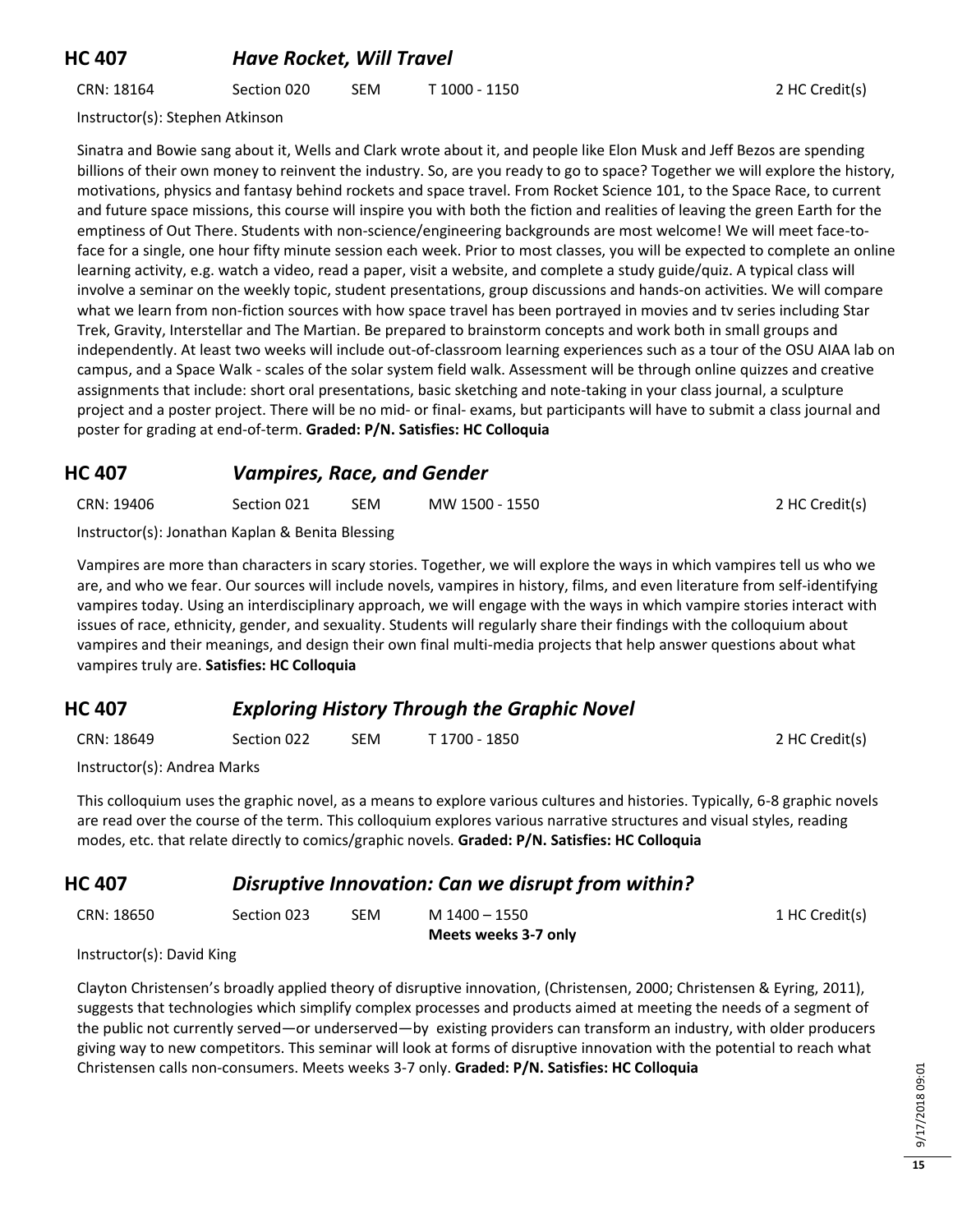## **HC 407** *Lighting for Human Wellbeing*

CRN: 19408 Section 025 SEM M 1800 - 1950 2 HC Credit(s)

Instructor(s): Milena Simeonova

Indoor Lighting impacts our health; what we see (and don't see) sends signals to our brains; regulating hormonal production, mind concentration, and sleep. To learn what are healthy lighting conditions, students will do "hands-on" and "mock-ups" with real-life LED lighting applications, at OSU campus buildings. Students will also practice "frugal creativity" and "simplicity" for sustainability. Integrating sciences, hands-on LED technology, and inspiration from Nature; and the practice of Social Responsibility for human wellbeing; Students will create Guidelines for Healthier Lighting, improving conditions on campus. **Graded: P/N. Satisfies: HC Colloquia**

## **HC 407** *Soundscaping*

| CRN: 19733 | Section 027 | <b>SEM</b> | MW 1300 - 1350 | 2 HC Credit(s) |
|------------|-------------|------------|----------------|----------------|
|            |             |            |                |                |

Instructor(s): Thomas Strini

Sharpen your musical listening skills, deepen your understanding of music of all sorts, and have fun composing music and performing works your classmates compose. No musical prior musical training required. Devise graphical notations to create "maps" by way of analyzing and presenting an assigned piece of music and then a piece -- from any genre -- of your own choosing. Then use those same graphic skills to compose two pieces of your own. (See some examples posted at corvallisreview.blogspot.com.) Your classmates will form your orchestra. They will play on the instructor's collection of junk instruments and noisemakers and on any sound-creating devices the composer cares to bring in. **Graded: P/N. Satisfies: HC Colloquia**

## **HC 407** *Technology and the Good Life*

CRN: 19413 Section 030 SEM W 1400 - 1550 2 HC Credit(s)

Instructor(s): Kenneth Funk

We all seek the Good Life, a life wherein our material needs are met and certain higher goods are realized, and, for many of us, technology has become a chief, if not the pre-eminent, means to it. But technology can also be an impediment to the Good Life and the roots of this ambivalent nature of technology may lie in our own fallibilities, mental and moral. In this Colloquium, we will discuss the Good Life, why technology can be both means and impediment to it, and how to make technology more of the former and less of the latter. **Graded: P/N. Satisfies: HC Colloquia**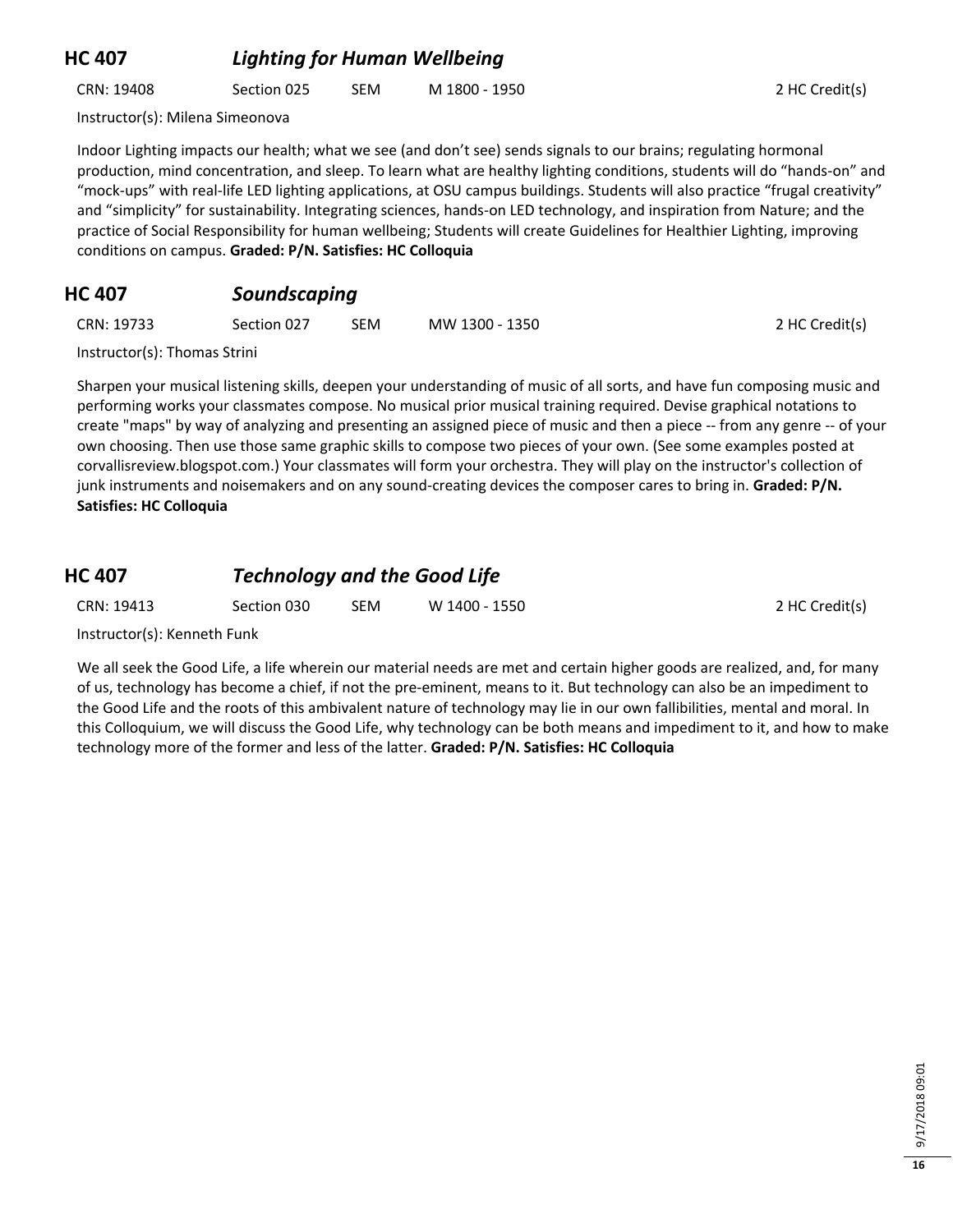## **HC 407** *Data Driven Enchanted Objects*

CRN: 19414 Section 031 SEM F 1000 - 1150 2 HC Credit(s)

Instructor(s): Chet Udell

Arthur C Clarke wrote, "Any sufficiently advanced technology is indistinguishable from magic." How have our ideas of enchanted objects inspired new technology over time? How has advancing technology transformed our notions of magic? What are we doing today that would be considered magical a few decades ago? What do we consider magical now that may be possible in mere decades? You will explore these ideas through experiential hands-on projects using plug and play wireless sensors to build your very own enchanted objects that interact with the seemingly magical digital world around us. Students get to keep their creations and sensor kits after the course is completed. From Harry Potter to Hunger Games, magical objects are not only ubiquitous in our popular culture, but have also fundamentally transformed the products we use and the things we can do in daily life. Shoes keep track of how far and fast we run, watches detect when their bearer has heart trouble, and you can click your heels three times (to send an emergency call to your phone) to get out of a meeting or bad date. While technologies and the words we use to describe them may evolve, our desire to acquire objects that augment our capacities to gain knowledge, communicate, protect, and create have remained largely consistent throughout recorded history and across cultural barriers. Enchanted objects that facilitate these wishes are extant in our folklore, mythologies, epic poems, religious texts and can be found in much of our earliest recorded literature. We'll supplement and inform our project experiences through reading and video excerpts you select to investigate a variety of magical objects and their real-world counterparts throughout history. **Graded: P/N. Satisfies: HC Colloquia**

## **HC 407** *Gender, Sexual Politics, and Music: Case Studies in Musical Identity and Representation*

CRN: 19589 Section 032 SEM F 1200 – 1350 **Meets weeks 1, 3, 5, 7, & 9 only** 1 HC Credit(s)

2 HC Credit(s)

Instructor(s): Kimary Fick

This course aims to participate in the discourse on the inequity and discrimination experienced by women and members of the LBGTQ community in music. Students will examine key literature in music and gender studies that identifies theories, methodologies, and key concepts. Each weekly meeting will be devoted to applying these methods through case studies across the history of western music to today. Topics include an examination of the different cultural conditions in which women made music, the influence of women on the musical world and the surviving canon, music and identity formation, and representations of women and sexuality both on the historical stage and in contemporary popular music. Through this course students will develop a deep understanding of issues surrounding gender and music studies and form a personal viewpoint on addressing these topics as related to modern culture and society. **Meets weeks 1, 3, 5, 7, & 9 only**. **Graded: P/N. Satisfies: HC Colloquia**

## **HC 407** *Adaptation for the Stage* CRN: 19590 Section 033 SEM MW 1300 - 1350 2 HC Credit(s)

Instructor(s): Elizabeth Helman

This creative writing workshop focuses on the adaptation of existing works of literature for the stage. Projects can include (but are not limited to) the adaptation of poetry, fiction, or historical narratives. At the end of the term, student work will be showcased in a publicly staged reading. **Satisfies: HC Colloquia**

## **HC 407** *Science Journal Club*

| CRN: 19591<br>Section 034 | SEM | TR 1500 - 1550 |
|---------------------------|-----|----------------|
|---------------------------|-----|----------------|

Instructor(s): Christopher Mathews

Students read Science magazine, the weekly publication of the American Association for the Advancement of Science. From their reading they select articles for oral presentation. Each student is required to give four ten- to twelve-minute talks during the term, each talk to be followed by general class discussion. The course grade is based two thirds on the quality of the oral presentations and one third on participation in the discussions. **Satisfies: HC Colloquia**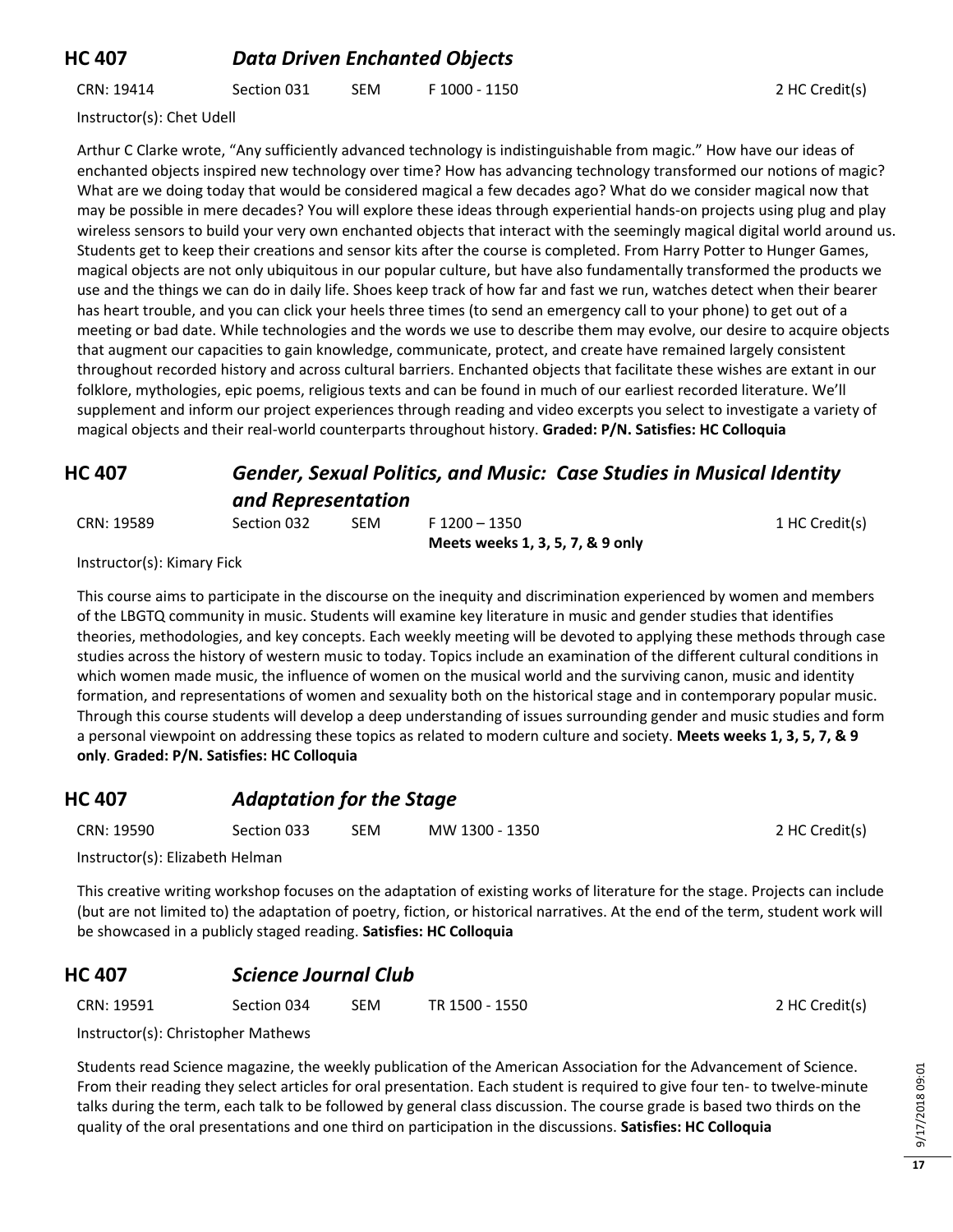CRN: 20385 Section 035 SEM MW 1000 - 1050 **Meets weeks 1-5 only** 1 HC Credit(s)

Instructor(s): Thomas Strini

What do you do when you stand before a work of art? Look, yes – but beyond that, what? Through interactions with art and with artists, through conversation about specific works and through exposure to a wide variety of art, Reading Works of Art will guide students toward the knowledge, the mindset and the viewing strategies that enhance the pleasures of art and of discussing art with others. Students will closely examine works of visual art readily available in Corvallis, primarily in Fairbanks Gallery, in the Art Center, and in the Northwest Art Collection of the Valley Library. Students will also research the artists, techniques and media relevant to those works. They will share findings and conclusions with classmates in multi-media presentations and finally document them in brief (1,000-word), illustrated papers written in popular, journalistic style. The best will be published in the Corvallis Review, an online magazine created and edited by the instructor. Students will get to know area artists via artist talks in the classroom, in galleries, and, if practical, in studio visits. We will also examine old and new works of international import via internet, in live "hot-read" discussions in class. They will analyze the forms and structures of artworks, delve into their possible meanings, and develop vocabularies for talking and writing about them. They will locate historical works on a timeline to gain a sense of the sweep of art history and art history's place in the context of larger human history. The desired student outcomes of the colloquium are sharpened eyes for art, a greater knowledge of it, and a degree of eloquence in thinking, speaking and writing about it. The sum of those outcomes will be broadened, enriched lives. Faithful attendance, thoughtful participation, and timely completion of tasks will result in a passing grade. **Meets weeks 1-5 only**. **Graded: P/N. Satisfies: HC Colloquia**

#### **HC 407** *The Holocaust in the Digital Age*

CRN: 19856 Section 400 **Online** 2 HC Credit(s)

Instructor(s): Katherine Hubler

*A "virtual tour" of Anne Frank's hiding place. Conversations with 3-D avatars of actual Holocaust survivors. Tweets from now-deceased Jewish passengers of the ill-fated St. Louis cruise-liner, forced to return to Europe on the eve of WWII after being denied entry into Cuba, the US, and Canada.*

As the World War Two era fades deeper into the recesses of the 20th century and the last survivors of Nazi persecution approach their nineties, scholars and educators are turning increasingly to the digital to preserve evidence, raise awareness, and prompt sober reflection about the Holocaust. While the technologies have become more sophisticated, new forms of media have actually been central to efforts to record survivor testimonies and bring perpetrators to justice since the end of World War Two. This class explores the historical intersection of the Holocaust and new media. It will also analyze how social media, visualizations, virtual reality, and artificial intelligence are currently being used by Holocaust researchers and educators during a time when awareness about the Holocaust is fading and antisemitic incidents are on the rise. *This is an Ecampus course. Tuition rates for Ecampus courses are different than on-campus courses and can be found a[t ecampus.oregonstate.edu/services/tuition.](https://ecampus.oregonstate.edu/services/tuition/)* **Satisfies: HC Colloquia**

#### **HC 407/ENSC 407H** *Introduction to Traditional Ecological Knowledge (TEK)*

| CRN: 20216 | Section 401 | Online | 2 HC Credit(s) |
|------------|-------------|--------|----------------|
|------------|-------------|--------|----------------|

Instructor(s): Samantha Hatfield

The goal of this course is to understand Traditional Ecological Knowledge (TEK) and sustainability practices from a Native American perspective, focusing on the Pacific Northwest but also addressing other Tribes nationally. The emphasis will be on techniques the Siletz have implemented and continue utilizing, but we will also incorporate other techniques from tribal perspectives in local and national areas, as well as how these utilizations coincide with agencies on local, state, and federal levels. This class will focus on how state and federal guidelines, laws, and regulations affect and implement tribal policies and tribal members. This course promotes TEK as a viable sustainability technique and teaches students and community members about further understanding TEK, in cooperation through agencies and policies such as treaties and NAGPRA on Indigenous lands, traditional areas, and cultural practices. Crosslisted with ENSC 407H. *This is an Ecampus course. Tuition rates for Ecampus courses are different than on-campus courses and can be found at [ecampus.oregonstate.edu/services/tuition.](https://ecampus.oregonstate.edu/services/tuition/)* **Satisfies: HC Colloquia**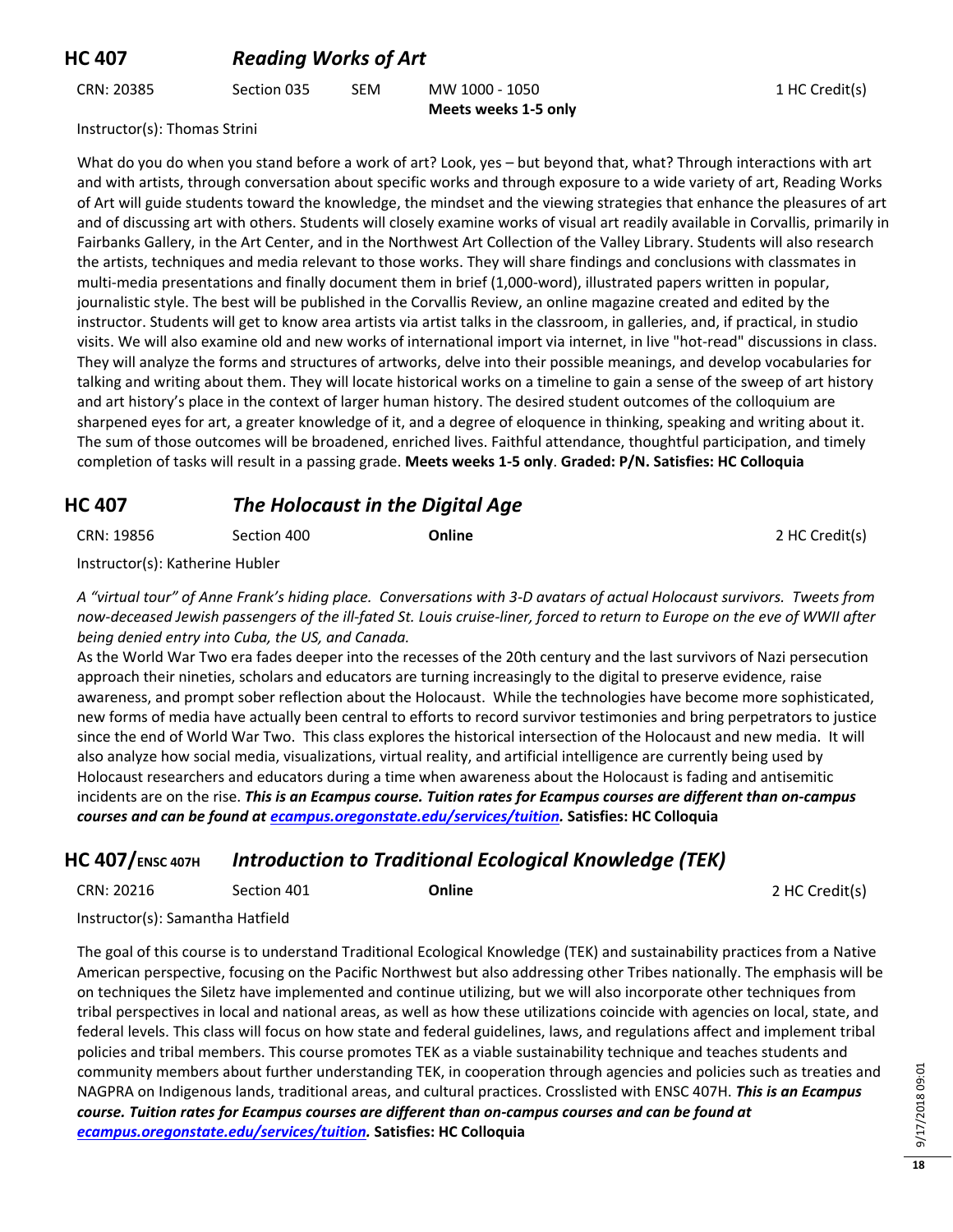## **HC 408** *Thesis: Stage 2 Explore & Build*

CRN: 13855 Section 001 WS T 1700 - 1850

**Meets weeks 2, 3, 4 & 8 only**

1 HC Credit(s)

Instructor(s): Kassena Hillman, Indira Rajagopal, & Kevin Ahern

This course will guide students through Stage 2 of the Thesis Success in Stages (TheSIS) process, Explore & Build. In this course, you will learn to lay the groundwork for a successful thesis experience. We will focus on the value of the thesis, what it takes to successfully complete a thesis (e.g. identify a mentor, identify a topic, level of effort required, etc.), and we'll hear from students and faculty with experience in the thesis process. You will complete all of the tasks related to Stage 2 of the TheSIS process by: 1) Summarizing an interview/conversation with a faculty member who could serve as a mentor, 2) Summarizing an interview/conversation with an honors student currently working on their thesis, and 3) Exploring a series of resources and opportunities available to successfully complete the thesis. The Stage 3 module of the TheSIS (which comes after this course) is then designed to move students through the steps required to complete a signed thesis proposal and pose some additional questions relevant to this stage of their experience. Course will be team taught. Meets weeks 2, 3, 4 & 8 only. PREREQS: Prior completion of TheSIS Stage 1 as outlined at honors.oregonstate.edu/thesis. **Graded: P/N. Satisfies: HC Thesis/Research/Projects**

#### **HC 408** *Thesis: Stage 3 Commit*

| CRN: 15044 | Section 002 | ws | R 1600 - 1750            | 1 HC Credit(s) |
|------------|-------------|----|--------------------------|----------------|
|            |             |    | Meets weeks 3 and 6 only |                |

Instructor(s): Rebekah Lancelin & Michael Burgett

This course will guide students through Stage 3 of the Thesis Success in Stages (TheSIS) process, Commit. We will cover the process of developing a thesis topic, finding a thesis mentor, creating a thesis statement, writing a thesis proposal, and developing a research plan. The course will require participants to turn in a completed thesis proposal signed by a thesis mentor, which is the end goal of the Commit stage and a required component of the TheSIS process in the Honors College. Meets weeks 3 and 6 only. PREREQS: Prior completion of TheSIS Stages 1 & 2 as outlined at honors.oregonstate.edu/thesis. **Graded: P/N. Satisfies: HC Thesis/Research/Projects**

#### **HC 408** *Thesis: Stage 4 Compose & Complete*

|            |             |           | Meets weeks 2, 4, and 6 only |                |
|------------|-------------|-----------|------------------------------|----------------|
| CRN: 16190 | Section 003 | <b>WS</b> | F 1400 - 1550                | 1 HC Credit(s) |

Instructor(s): Ben Mason

This course will guide students through the final stage of the Thesis Success in Stages (TheSIS) process, Compose & Complete. The goals of this stage are the completion of a thesis draft, the preparation for the thesis defense, and the design of a thesis poster. Students need to have completed their research and be prepared to begin writing the thesis draft. Meets weeks 2, 4, and 6 only. PREREQS: Prior completion of TheSIS Stages 1, 2 & 3 as outlined at honors.oregonstate.edu/thesis. **Graded: P/N. Satisfies: HC Thesis/Research/Projects**

## **HC 409** *PRAC/Civic Engagement*

CRN: 15161 Section 005 PRAC 1 HC Credit(s)

Instructor(s): Leanna Dillon

The Center for Civic Engagement provides an opportunity for honors students to earn credit while participating in an ongoing community engagement project within the local community. Participating honors students commit to serving on average 2-3 hours per week within their project site, keep track of their service hours, and complete a 2 page reflection paper due at the end of the term. Additional information, including placement opportunities, is available at: http://oregonstate.edu/cce/ongoing. Students must meet with an HC advisor to complete a Learning Agreement and a CCE staff member to discuss placement opportunities. Placement must take place no prior to the start of the term. **Graded: P/N. Satisfies: HC Elective**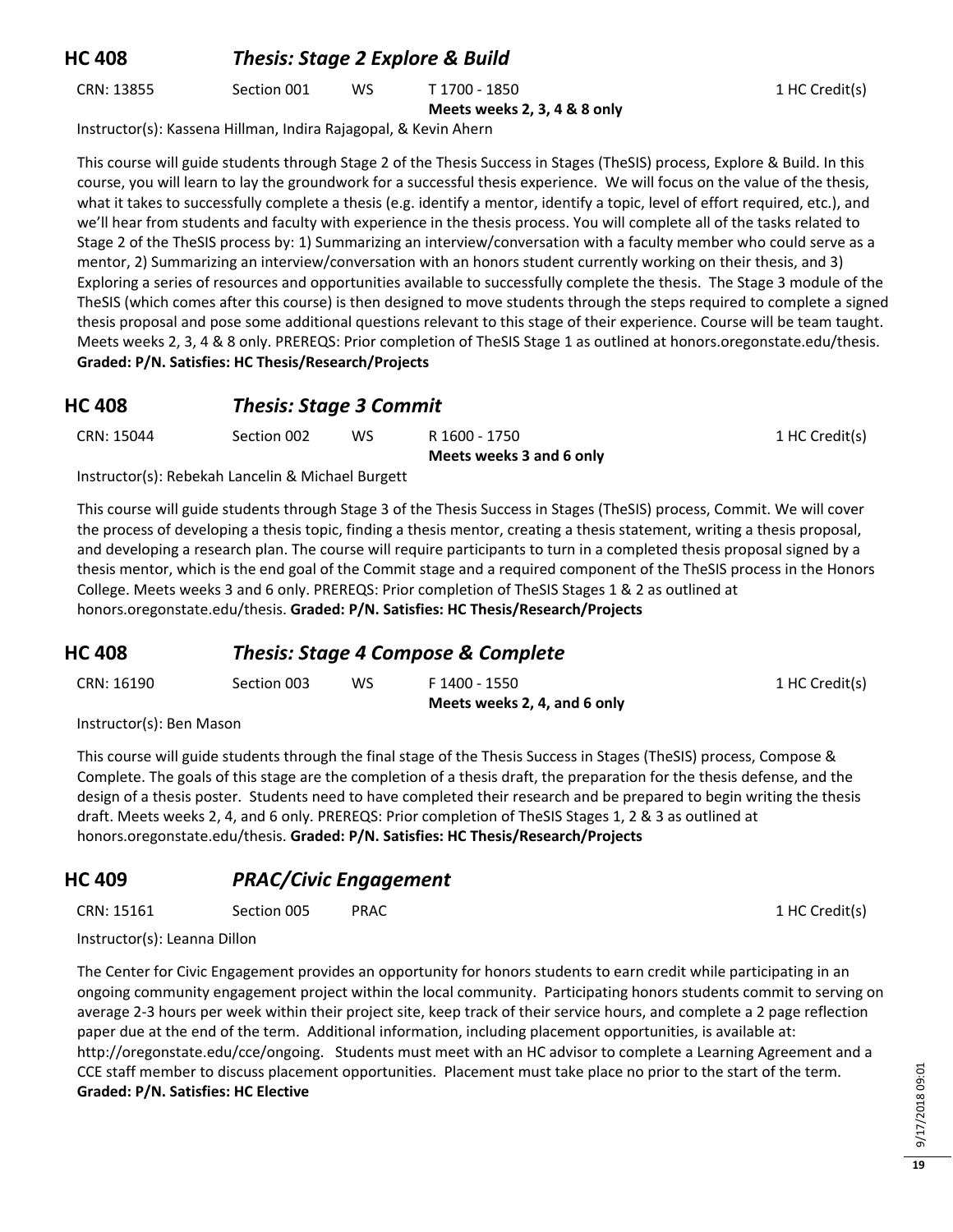#### **HC 409** *PRAC/Conversants*

CRN: 11369 Section 007 PRAC 1 HC Credit(s)

Instructor(s): Leanna Dillon

The INTO OSU Cultural Ambassador Conversant Program provides an opportunity for honors students to earn credit while participating in a mutual cultural exchange. Participating honors students commit to meeting on average one hour per week with their international partner, keep a log of the times and places they met and the topics discussed, and complete a 2 page reflections paper due at the end of the term. Program information including the application process, is available at http://oregonstate.edu/international/cultural-ambassador. Students must meet with an HC advisor to complete a Learning Agreement. Applications must be submitted online no later than the end of week 1. **Graded: P/N. Satisfies: HC Elective**

| <b>HC 409</b> | <b>HC Peer Mentor Program</b> | 1 HC Credit(s) |
|---------------|-------------------------------|----------------|
|---------------|-------------------------------|----------------|

|               | <b>Choose ONE of the sections</b> |  |
|---------------|-----------------------------------|--|
| DD A <i>C</i> | TRN                               |  |

| CRN: 16941 | Section 009 | <b>PRAC</b> | TRD |
|------------|-------------|-------------|-----|
| CRN: 17104 | Section 010 | PRAC.       | TBD |
| CRN: 18667 | Section 011 | <b>PRAC</b> | TRD |

Instructor(s): LeeAnn Baker

For participating mentors in the Honors College Peer Mentoring Program. This course will explore a number of topics that are pertinent to a peer mentor's role including: peer mentoring theory, challenges faced by first-year and transfer students, the impact of peer mentoring on minoritized student populations, effective communication, cultural competency, etc. The goal of the course is to allow students to learn effective peer mentoring strategies through practical application of theory and self-reflection. **Graded: P/N. Satisfies: HC Elective**

#### **HHS 231H** *Lifetime Fitness for Health*

| CRN: 18558 | Section 001 | LEC MW 0900 - 0950                                | 2 HC Credit(s) |
|------------|-------------|---------------------------------------------------|----------------|
|            |             | Required field trip F 11/9/18 @ 9-1050 OR 12-1350 |                |

Instructor(s): Erica Woekel

HHS 231 offers in depth examination of physical activity, nutrition, and health behavior change principles. This class consists of active conversations and activities, and experiential learning outings to a grocery store and participating in some physical activity. **Required field trip Friday of Week 7 (11/9/18) 9-1050 AM OR 12-1350 PM**. **Satisfies: HC BaccCore – Fitness**

# **HST 390H** *Mideast Women: In Their Own Words*

| CRN: 19415 | Section 001 | LEC | TR 1000 - 1150 | 4 HC Credit(s) |
|------------|-------------|-----|----------------|----------------|
|            |             |     |                |                |

Instructor(s): Jonathan Katz

The lives of modern Middle Eastern women as told in memoirs, autobiography and film. First-person narratives and film portrayals provide the means for understanding historical events and contemporary trends in the region. **Satisfies: HC BaccCore – Contemporary Global Issues**

## **ME/NSE 311H** *Introduction to Thermal-Fluid Sciences*

| CRN: 19727 | Section 001 | LEC | MW 1400 - 1550 | 4 HC Credit(s) |
|------------|-------------|-----|----------------|----------------|
|            |             |     |                |                |

Instructor(s): Deborah Pence

Basic concepts of fluid mechanics, thermodynamics and heat transfer are introduced. Conservation of mass, energy, moment and the second law of thermodynamics are included. Prereqs: ENGR 212/212H and MTH 256/256H. Crosslisted with NSE 311H. **Satisfies: HC Elective**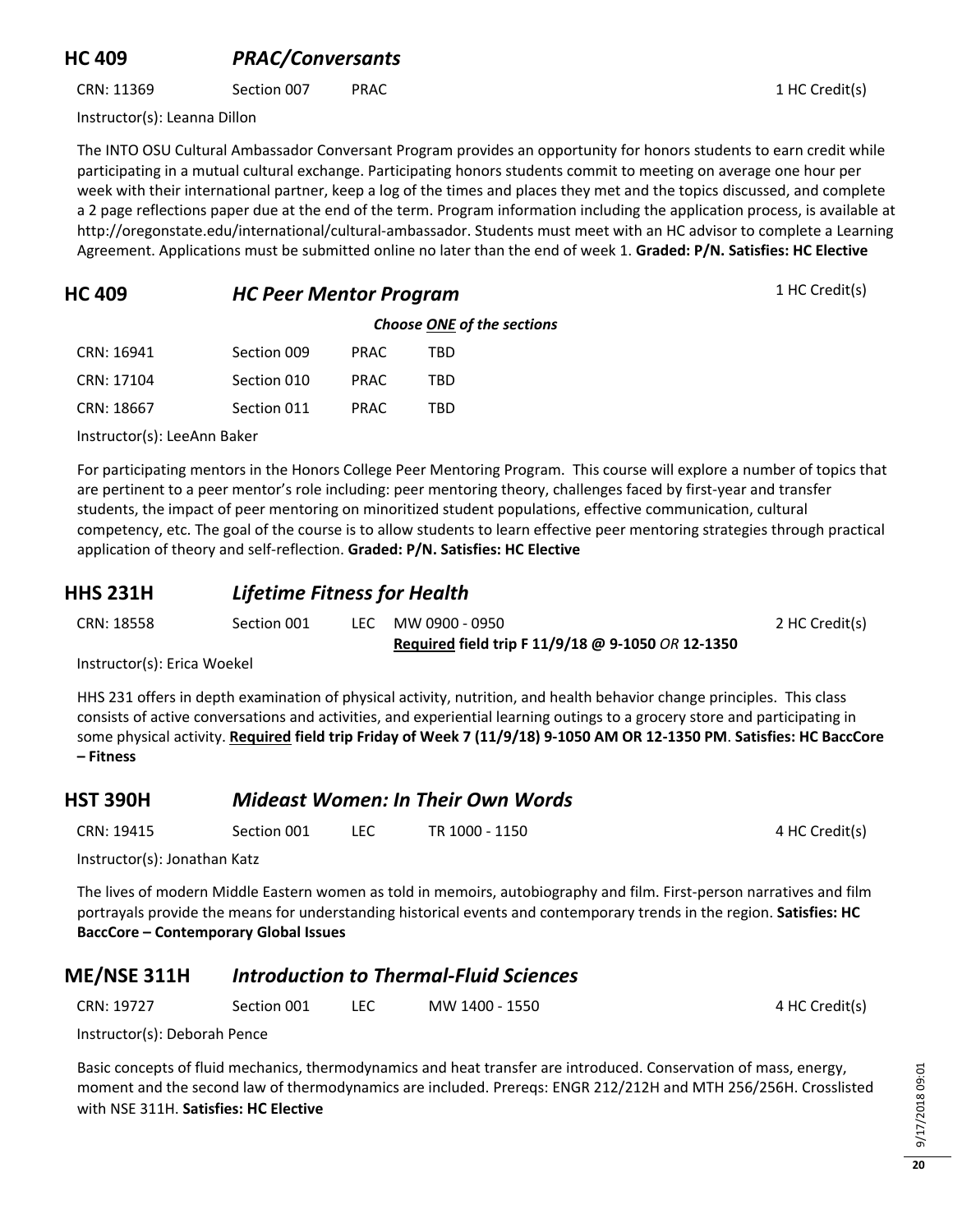| <b>ME 382H</b> |             | <b>Introduction to Design</b> |                 |                |  |
|----------------|-------------|-------------------------------|-----------------|----------------|--|
| CRN: 14677     | Section 001 | LEC.                          | MWF 1200 - 1250 |                |  |
| <b>AND</b>     |             |                               |                 |                |  |
| CRN: 14678     | Section 010 | LAB                           | F 1000 - 1150   | 1 HC Credit(s) |  |
|                |             |                               |                 |                |  |

Instructor(s): Bryony DuPont

This Honors section will include short seminars and discussions on contemporary research on topics in design methodology and marine renewable energy. Lecture common with non-Honors. 1 out of the 4 OSU credits earned counts toward Honors College requirements. Prereqs: ENGR 248 and ME 250. ME 250 can be taken concurrently. ME 316 is recommended. Restrictions: Must be enrolled in Pro-School in the College of Engineering. Engineering Physics, Manufacturing Engineering, Mechanical Engineering, Industrial Engineering, and Nuclear Engineering majors/minors only. **Satisfies: HC Elective**

## **MIME 101H** *Introduction to MIME*

| CRN: 17296 | Section 001 | LEC.       | MW 1400 - 1450              | 3 HC Credit(s) |
|------------|-------------|------------|-----------------------------|----------------|
|            |             |            | AND CHOOSE ONE REC SECTION: |                |
| CRN: 17297 | Section 010 | REC.       | F 1200 - 1350               |                |
| CRN: 17298 | Section 011 | REC.       | F 1400 - 1550               |                |
| CRN: 20411 | Section 012 | <b>REC</b> | F0800 - 0950                |                |
| CRN: 20412 | Section 013 | REC.       | F 1000 - 1150               |                |

Instructor(s): Nancy Squires

Provides students with an overview of mechanical, industrial, manufacturing, and energy systems engineering careers and an introduction to technical areas of study. Skills necessary for success in both the academic curriculum and in the engineering profession will also be emphasized, including communication and ethics. Restrictions: This course is **not** for Pro-School College of Engineering Students. **Satisfies: HC Elective**

| <b>MTH 251H</b> | <b>Differential Calculus</b> | 4 HC Credit(s) |                                    |              |
|-----------------|------------------------------|----------------|------------------------------------|--------------|
|                 |                              |                | Choose ONE of the lecture sections |              |
| CRN: 12278      | Section 001                  | LEC.           | MW 0800-0850 & F 0800-0950         | Filix Maisch |
| CRN: 15886      | Section 002                  | LEC.           | MWF 1000 - 1120                    | Hoewoon Kim  |
| CRN: 17351      | Section 003                  | LEC.           | TR 0800 - 0950                     | Dan Rockwell |

This is the first term of the calculus sequence for scientists, engineers, and others, including mathematics majors. The first two terms of the sequence, MTH 251 and MTH 252, focus on real-valued functions of a single real variable, including polynomial, rational, algebraic, trigonometric, exponential, and logarithmic functions. Differential calculus involves the study of rate of change in all its forms, including velocity, acceleration, population growth and other natural and physical phenomena. Differential calculus features the derivative, techniques of differentiation, and applications of the derivative, including optimization problems, the geometry of curves, and analysis of motion. This course emphasizes geometric reasoning not just computation. PREREQS: MTH 112. Sufficent test scores may waive MTH 112 PREREQ. **Course Fee \$10. Satisfies: HC BaccCore – Mathematics**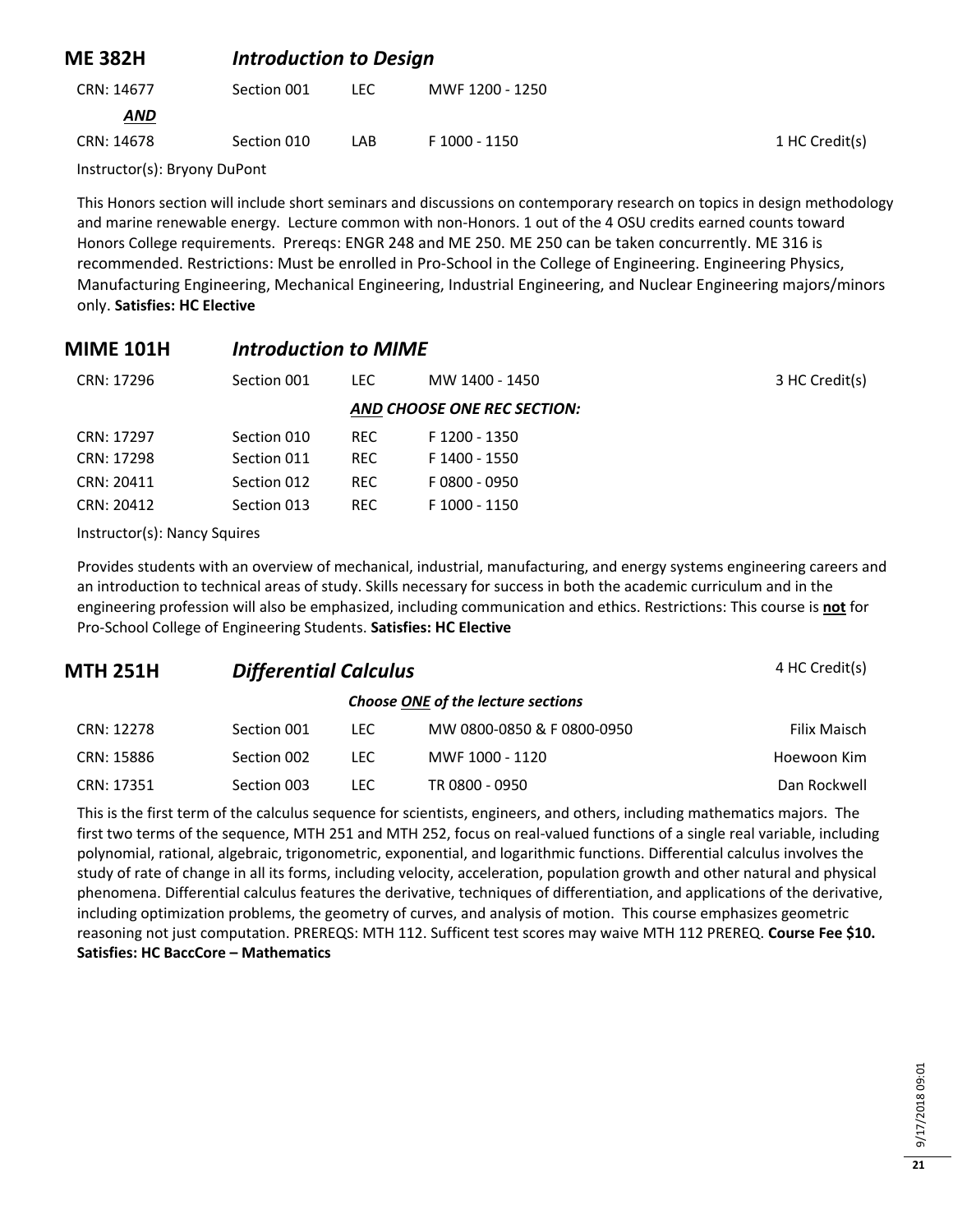#### **MTH 252H** *Integral Calculus*

CRN: 15636 Section 002 LEC MWF 1000 - 1120 4 HC Credit(s)

Instructor(s): Scott Peterson

The integral is the second big idea in calculus. In the same way that the derivative measures rate of change, the integral measures net change. Applications in physics, engineering and geometry are numerous. Definite integrals, elementary applications to area, force, and work. Integral tables and basic techniques of integration, calculus of logarithmic and exponential functions, polar coordinates, applications to areas, volumes, force, work, and growth and decay problems. PREREQS: MTH 251/251H. **Course Fee \$10. Satisfies: HC Elective**

| <b>MTH 254H</b> | <b>Vector Calculus I</b> |      | 4 HC Credit(s)                     |                  |
|-----------------|--------------------------|------|------------------------------------|------------------|
|                 |                          |      | Choose ONE of the lecture sections |                  |
| CRN: 12279      | Section 001              | LEC. | MWF 1400 - 1520                    | Ralph Showalter  |
| CRN: 14075      | Section 002              | LEC  | TR 1200 - 1350                     | Juha Pohjanpelto |

Vectors and geometry: coordinate systems, scalar product. Real-Valued Functions of Several Variables: partial and directional derivatives, gradient, extreme values. Multiple Integrals: change of coordinates, applications. Vector valuedfunctions: arc length and curvature of space curves, normal and tangential components of acceleration. PREREQS: MTH 252/252H. **Course Fee \$10. Satisfies: HC Elective**

#### **MUS 102H** *Reggae: A History of Jamaican Music*

| CRN: 14193 | Section 001 | <b>LEC</b> | MWF 1200 - 1250 | 3 HC Credit(s) |
|------------|-------------|------------|-----------------|----------------|
|            |             |            |                 |                |

Instructor(s): Ryan Biesack

This survey traces the roots of Jamaican music, which has become known as Reggae, from just prior to Jamaica's Independence from Great Britain in 1962 starting with the American R & B influenced Ska, through Rock Steady, Dub, Roots Rock, Reggae, DJs, Toasting, and through the early turn of the millennium. We will look at key musicians, producers and performers, as well as examine key social and political events that helped shape this great music. When possible, guest speakers, video clips, audio clips and other media will be used to tell the story of this rapidly changing, wide reaching music. Also, an optional field trip to a reggae concert will enhance the study of this music, and give the students an accurate modern day perspective and idea of reggae today. **Satisfies: HC BaccCore – Literature and the Arts**

## **NSE/ME 311H** *Introduction to Thermal-Fluid Sciences*

| CRN: 19728 | Section 001 |  | MW 1400 - 1550 | 4 HC Credit(s) |
|------------|-------------|--|----------------|----------------|
|------------|-------------|--|----------------|----------------|

Instructor(s): Deborah Pence

Crosslisted with ME 311H. See ME 311H for course description. Prereqs: ENGR 212/212H and MTH 256/256H. **Satisfies: HC Elective**

## **OC 407H** *Astrobiology*

CRN: 14309 Section 001 SEM TR 1300 - 1350 2 HC Credit(s)

Instructor(s): Frederick Colwell & Martin Fisk

The question of whether life exists elsewhere in the universe is a verifiable scientific hypothesis. "Astrobiology" is an interdisciplinary course that combines aspects of astronomy, physics, chemistry, geology, and biology that are relevant to the origin and evolution of life and its possible distribution in the universe. Students will use the basic scientific principles of these five fields of science to explore the limits of life in the cosmos. Classroom activities or projects will be used to demonstrate the principles. Altogether the out-of-class assignments and preparation for the next class will take from 1 to 3 hours of effort per class. Recommended prereqs: One year of college-level chemistry is *STRONGLY* recommended. **Satisfies: HC Colloquia**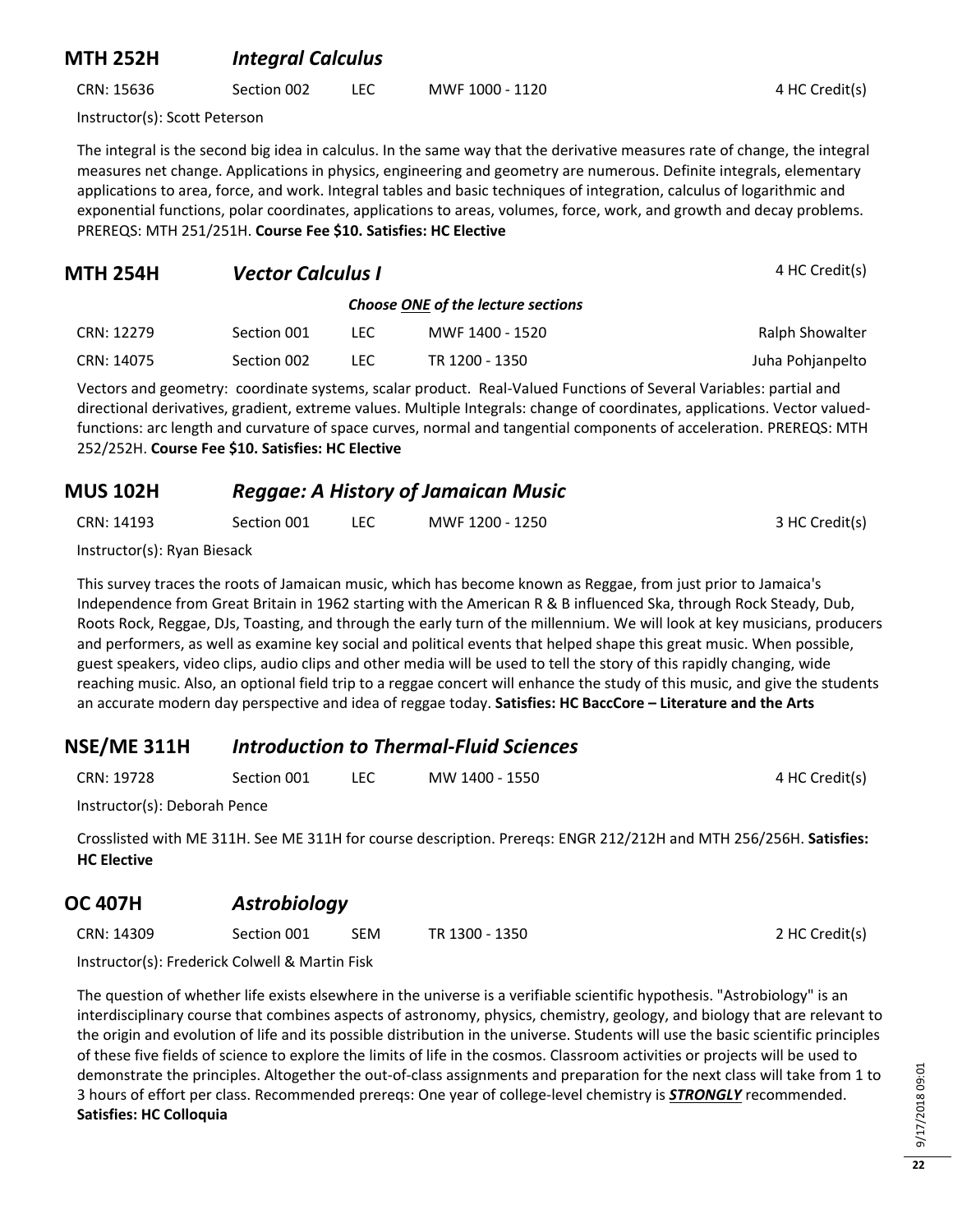#### **PAC 293H** *Interdisciplinary Yoga:Mindfullness Skills*

CRN: 18008 Section 001 ACT T 1600 - 1750 1 HC Credit(s)

Instructor(s): Tsipora Berman

Journey to the seen and the unseen through a multi-sensory, interdisciplinary, transformative study of mindfulness utilizing a fun, creative variety of individual and group mind/body practices applicable to everyday life and across academic disciplines. Develop your imagination, intuition, inspiration, integration, and interpretation including 15 sensory perceptions to live to your highest potential with resilience to navigate the challenges of personal and professional endeavors. You will unravel the mysteries of why the 8,000 year old science of Yoga is all encompassing, integrated with Positive Psychology, Physics, Neuroscience, Human Biology, and grounded in the eight-part awakening process. **Course Fee \$49. Satisfies: HC BaccCore – Fitness**

| <b>PAC 325H</b> | <b>Wilderness First Aid</b> |  |
|-----------------|-----------------------------|--|
|                 |                             |  |

|  |  | CRN: 19416 |  |
|--|--|------------|--|
|--|--|------------|--|

Section 001 ACT W 1200 – 1350 **Meets weeks 1-8 only Required all-day field trip Saturday 11/10/18** 1 HC Credit(s)

1 HC Credit(s)

Instructor(s): Sheila Evans

Crunch! Uhg… Ouch! Do you recreate with accident-prone friends or family? Do you spend any time playing the outdoors? Knowing the fundamentals of emergency care in non-urban environments are useful skills. Backcountry emphasis with long-term care and evacuation complications makes this course unique. There will be a number of outdoor sessions so come prepared with "grubby" clothes that will get dirty or fake-bloody. The course has two components: knowledge as evidenced by performance on written exams and quizzes and practical skills as demonstrated throughout the course and on the final exam. Hold the Date for the Wild Day: Saturday, November 10, 2018. **Course Fee \$167. Satisfies: HC BaccCore – Fitness**

#### **PH 221H** *Recitation for Physics 211*

| CRN: 13245 | Section 001 | <b>REC</b> | T 1100 - 1150 |
|------------|-------------|------------|---------------|
|            |             |            |               |

Instructor(s): David Roundy

Honors recitation reserved for HC students enrolled in lecture/lab sections of PH 211. One-hour weekly session for the development of problem-solving skills in calculus-based general physics. COREQ: PH 211. **Graded P/N. Satisfies: HC Elective**

## **PH 222H** *Recitation for Physics 212*

CRN: 12280 Section 001 REC R 1400 - 1450 1 HC Credit(s)

Instructor(s): David McIntyre

Honors recitation reserved for HC students enrolled in lecture/lab section of PH 212. One-hour weekly session for the development of problem-solving skills in calculus-based general physics. COREQ: PH 212. **Graded P/N. Satisfies: HC Elective**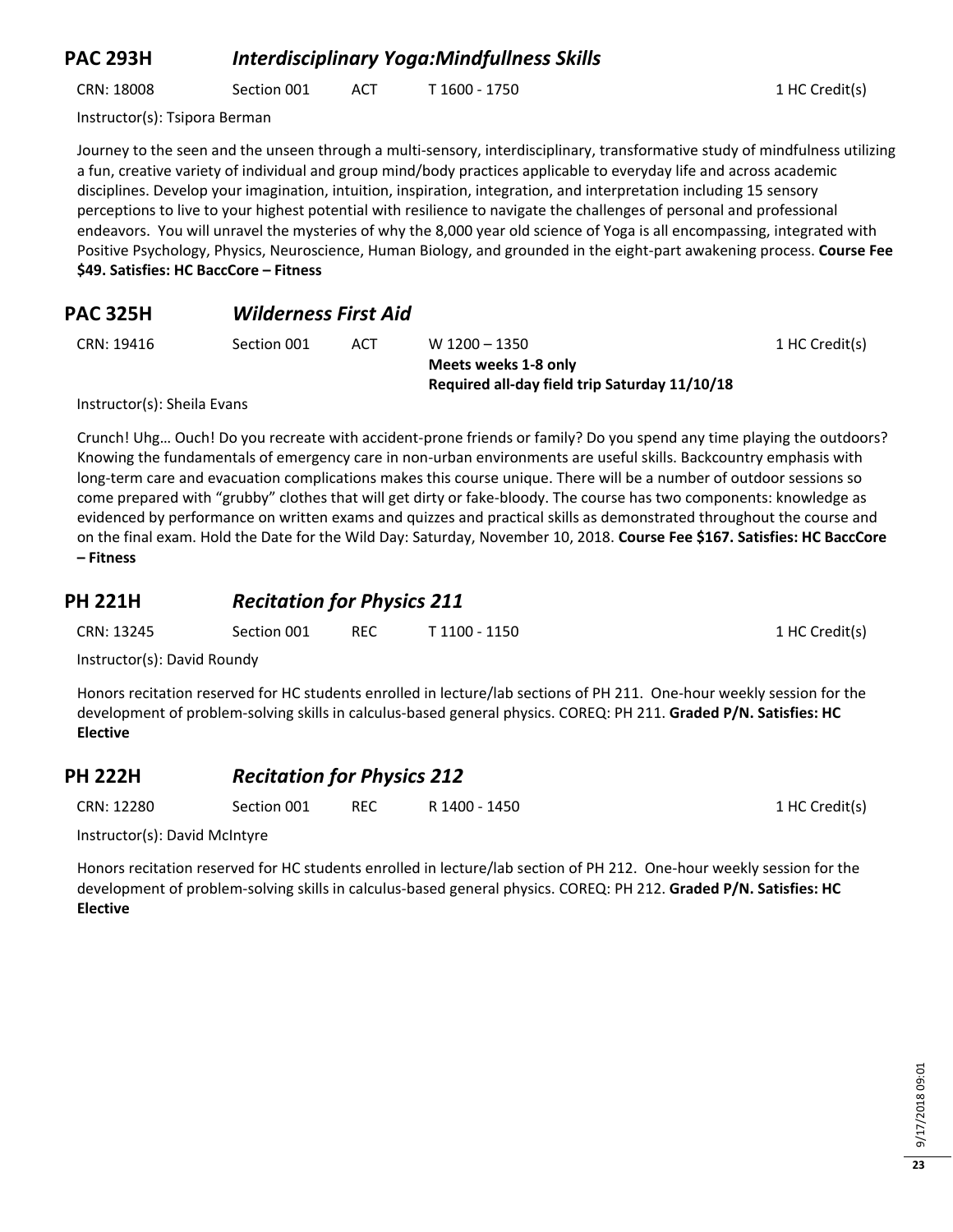## **PH 407H** *The Mystery of Consciousness*

CRN: 19418 Section 001 SEM F 1400 - 1450 1 HC Credit(s)

Instructor(s): Albert Stetz

Think of all your loves and desires, all your memories and everything that makes you a unique individual existing through time. All this arises from your brain, three pounds of wrinkled grey meat. Operating a full capacity, it consumes about 12 watts of power, as much as a dim light bulb. How is this possible? The short answer is that we just don't know. Part of the problem is the brain's vast complexity. We have as many neurons as there are stars in the galaxy, as many dendrites as there are leaves on all the trees in the Amazon rain forest. There are some promising lines of investigation however. We understand the physiology of neurons and know, at least in outline how vision comes about. There are computers with the architecture of neural nets than can perform some of the tasks of human intelligence. Functional MRI allows us to "see" where various thought processes take place in the brain. Philosophers have wrestled with the mystery of consciousness at least since Descartes in the 17th century. They have shown us, if nothing else, how subtle and difficult it is. I have two goals in this course. One is to give you an overview, a bird's-eye view as it is called, of this mass of material. My other goal is to encourage you to come to terms with some of the classical unresolved questions. Can computers, for example, become conscious in the same sense that we are conscious – or – does the "Black and White Mary" argument really prove that the laws of material science will never be adequate to explain consciousness? I would like to organize class discussion of these issues. You will need to write summary reports. Your grade will be partly based on these reports and partly on your class participation. **Satisfies: HC Colloquia**

#### **PHL/REL 443H** *World Views and Environmental Values*

| CRN: 19419 | Section 001 | TR 1200 - 1320 | 3 HC Credit(s) |
|------------|-------------|----------------|----------------|
|            |             |                |                |

Instructor(s): Barbara Muraca

Human societies are characterized by a specific relation to nature. The way in which this relation is understood and implemented in narrative, policies, norms, and habits, reveals the way in which a society understands itself, how it is constituted and on which basic, shared values it rests. In this class we will explore and compare different models of the relation to nature and discuss the different forms of environmentalism that stem from them. We will examine leading ideas such as 'Sustainable Development', the 'Green Economy', and the debate revolving around 'Ecosystem Services' and their valuation. We will also engage with perspectives that question the Western model of development, like 'Degrowth' and 'Ecofeminism' or the vision of a 'Radical Ecological Democracy' developed by Indian environmental activists and the concept of 'Buen Vivir' (Living Well) stemming from indigenous people from Latin America. Environmental conflicts are value conflicts: different ways of understanding our relation to nature support different programs and projects to address the global ecological crisis. We will analyze some of them in details with great attention to different points of view and to the distribution of burdens and benefits (who are the winners and who are the losers in each of them? Whose perspective is being considered or neglected?). In this class we will meet with different forms of texts and different disciplines: scholarly works in the fields of philosophy, ecology, ecological economics, and political theory; activists' and political documents; policy advice, narrative, and hypertexts. And of course also interviews and short films. Crosslisted with REL 443H. Recommended prereqs: One introductory-level science course and sophomore standing is recommended. **Satisfies: HC BaccCore – Global Issues**

#### **PHL/REL 444H** *Biomedical Ethics*

CRN: 14679 Section 001 LEC MW 1200 - 1350 4 HC Credit(s)

Instructor(s): Jonathan Kaplan

In this class, we will cover ethical principles and decision-making processes to selected problems in medicine, health care, and biotechnology. Special attention given to end-of-life choices, reproductive rights and technologies, organ transplantation, research ethics, genetic engineering, and allocating scarce resources. An interdisciplinary focus that draws on social, legal, economic, and scientific issues in ethical decision in medicine. Crosslisted with REL 444H. **Satisfies: HC BaccCore – Science, Technology, Society**